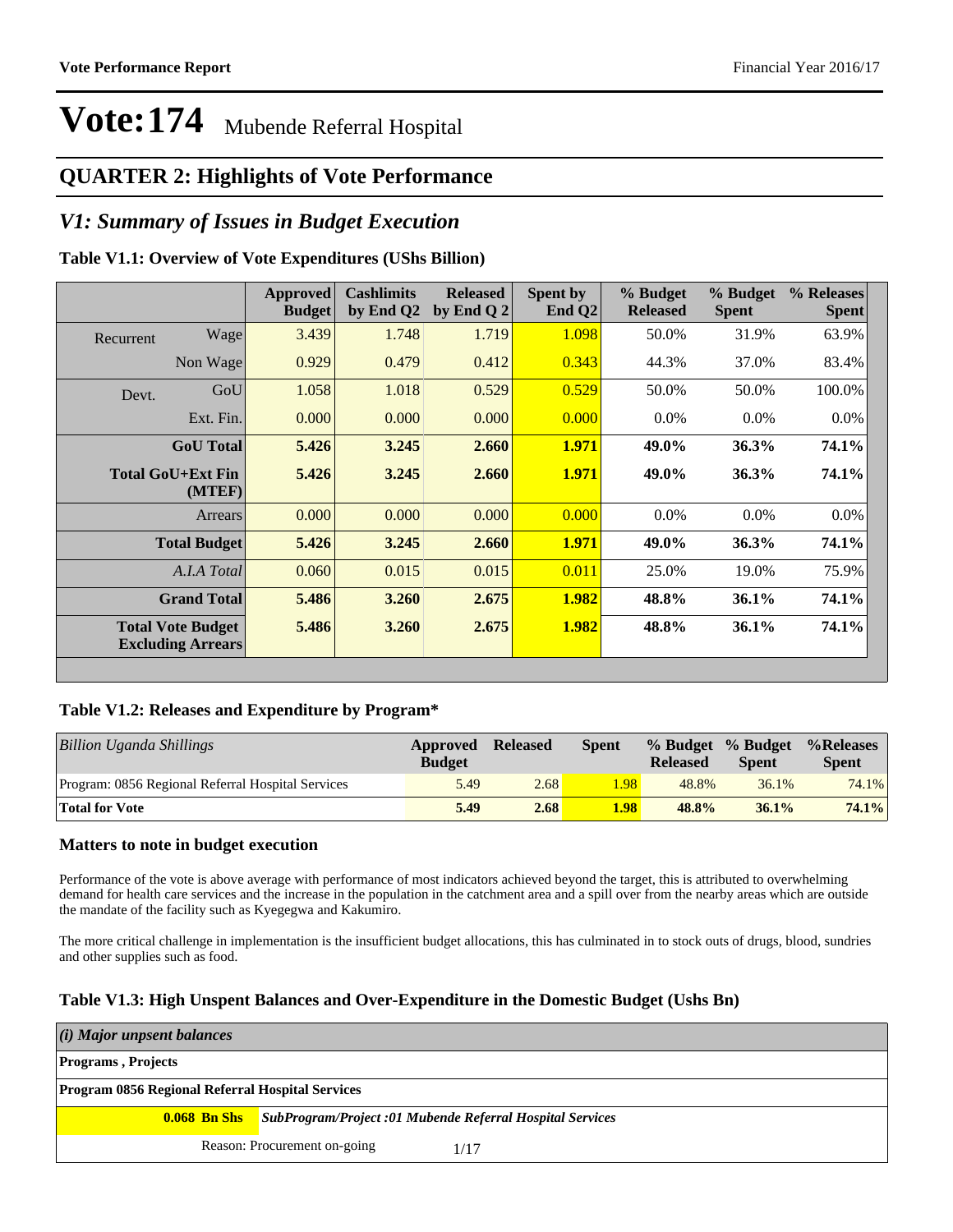## **QUARTER 2: Highlights of Vote Performance**

| <b>Items</b> |                     |                |                                                                       |
|--------------|---------------------|----------------|-----------------------------------------------------------------------|
|              | 42,262,124.000 UShs |                | 213004 Gratuity Expenses                                              |
|              |                     |                | Reason: Insufficient fund to pay off the beneficiaries.               |
|              | 18,592,112.000 UShs |                | 221008 Computer supplies and Information Technology (IT)              |
|              |                     |                | Reason: Procurement on going                                          |
|              | 1,325,000.000 UShs  |                | 221007 Books, Periodicals & Newspapers                                |
|              |                     |                | Reason: Procurement on-going                                          |
|              | 1,224,870.000 UShs  |                | 221011 Printing, Stationery, Photocopying and Binding                 |
|              |                     |                | Reason: Procurement on going                                          |
|              | 1,200,000.000 UShs  |                | 221001 Advertising and Public Relations                               |
|              |                     |                | Reason: Insufficient funds to run an advert                           |
|              |                     | $0.000$ Bn Shs | SubProgram/Project :03 Mubende Regional Maintenance                   |
|              |                     |                | Reason: Residual balances a cross items after activity implementation |
| <b>Items</b> |                     |                |                                                                       |
|              | 217,200.000 UShs    |                | 228003 Maintenance – Machinery, Equipment & Furniture                 |
|              |                     |                | Reason: Residual Balance after execution of activity                  |
|              | 14,000.000 UShs     |                | 228004 Maintenance – Other                                            |
|              |                     |                | Reason: Residual Balance after execution of activity                  |
|              |                     |                | (ii) Expenditures in excess of the original approved budget           |

### *V2: Performance Highlights*

#### **Table V2.1: Key Vote Output Indicators and Expenditures\***

| Vote, Vote Function<br><b>Key Output</b>                   | <b>Approved Budget and</b><br><b>Planned outputs</b>                                                        |  | <b>Cumulative Expenditure</b><br>and Performance                                              |  | <b>Status and Reasons for</b><br>any Variation from Plans |       |                                                                                                                                        |  |
|------------------------------------------------------------|-------------------------------------------------------------------------------------------------------------|--|-----------------------------------------------------------------------------------------------|--|-----------------------------------------------------------|-------|----------------------------------------------------------------------------------------------------------------------------------------|--|
| <b>Programme: 0856 Regional Referral Hospital Services</b> |                                                                                                             |  |                                                                                               |  |                                                           |       |                                                                                                                                        |  |
| Output: 085601 Inpatient services                          |                                                                                                             |  |                                                                                               |  |                                                           |       |                                                                                                                                        |  |
| Description of Performance:                                | No. of patients admitted 16,500:,<br>BOR 100%, ALOS 4 days,<br>Deliveries 4,700 Caesareans<br>sections 1000 |  | 8,046 patients admitted; 91%<br>BOR: ALOS 4 days: 2,339<br>deliveries; 664 Caesarean section. |  |                                                           |       | Low release of the non-wage<br>recurrent, which was at about 36%<br>and stock outs as a result of delayed<br>& under-deliveries by NMS |  |
| Performance Indicators:                                    |                                                                                                             |  |                                                                                               |  |                                                           |       |                                                                                                                                        |  |
| No. of in-patients (Admissions) 16500                      |                                                                                                             |  | No Data                                                                                       |  |                                                           |       |                                                                                                                                        |  |
| Output Cost: UShs Bn:                                      |                                                                                                             |  | $0.211$ UShs Bn:                                                                              |  | <b>0.066</b> % Budget Spent:                              | 31.1% |                                                                                                                                        |  |
| <b>Output: 085602 Outpatient services</b>                  |                                                                                                             |  |                                                                                               |  |                                                           |       |                                                                                                                                        |  |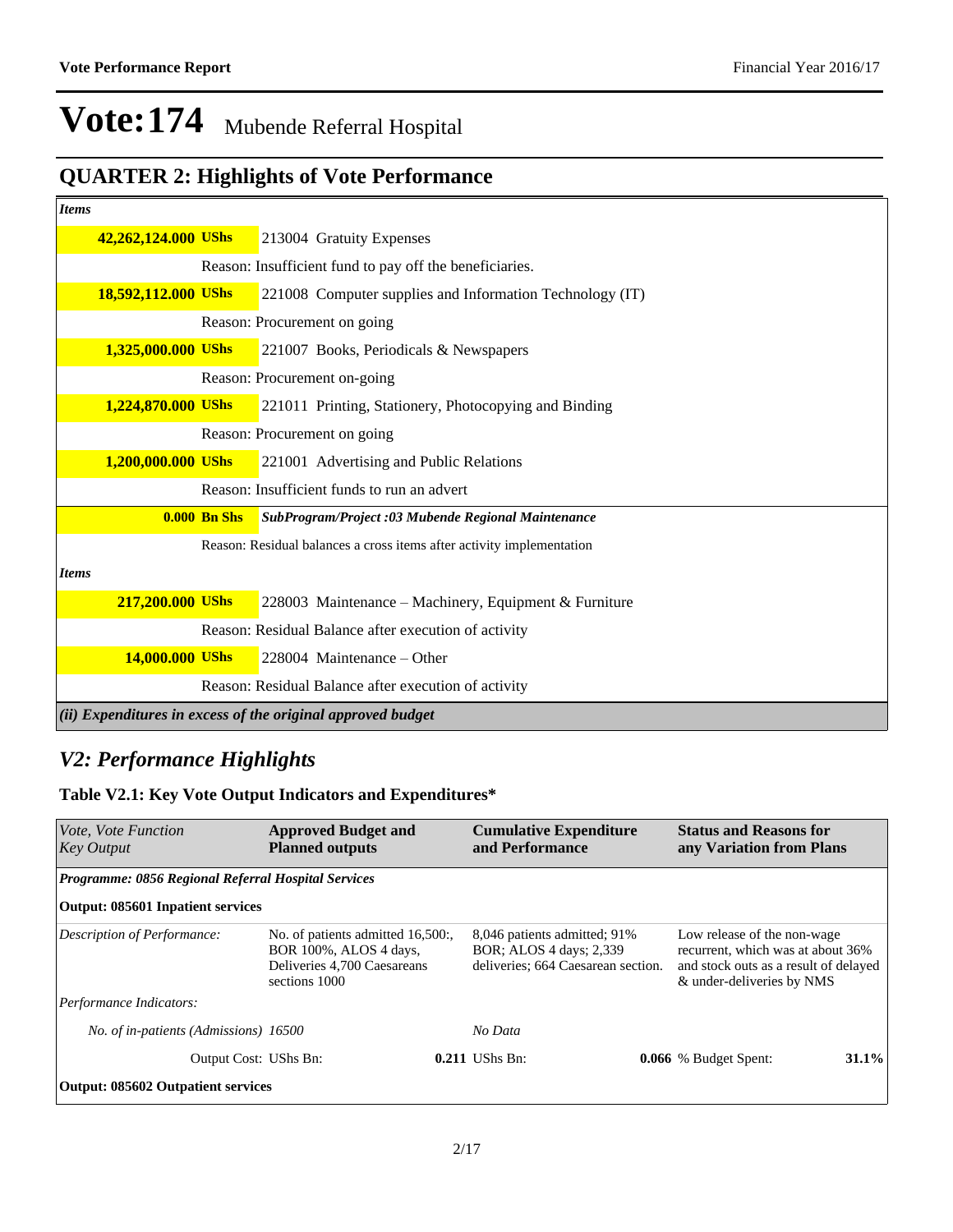## **QUARTER 2: Highlights of Vote Performance**

| Vote, Vote Function<br><b>Key Output</b>                                                                                                                                                                                                                                                           | <b>Approved Budget and</b><br><b>Planned outputs</b>                                                                              | <b>Cumulative Expenditure</b><br>and Performance                                                                                                                                               | <b>Status and Reasons for</b><br>any Variation from Plans                                                                              |       |
|----------------------------------------------------------------------------------------------------------------------------------------------------------------------------------------------------------------------------------------------------------------------------------------------------|-----------------------------------------------------------------------------------------------------------------------------------|------------------------------------------------------------------------------------------------------------------------------------------------------------------------------------------------|----------------------------------------------------------------------------------------------------------------------------------------|-------|
| Description of Performance:<br>No. of General outpatient seen<br>122,000, No. Of specialized<br>outpatients 31,000<br>No. of emergencies attended 7500,<br>no of outreaches carried out 24.<br>no of antenatal attendances<br>11,000, HIV+ves started on ART<br>660. no of dental extractions 4100 |                                                                                                                                   | 60,700 general out patients seen;<br>35,679 specialized outpatients;<br>5,548 emergencies attended to;<br>5,194 antenatal attendances; 227<br>HIV +ves started on ART.                         | Low release of the non-wage<br>recurrent, which was at about 36%<br>and stock outs as a result of delayed<br>& under-deliveries by NMS |       |
| Performance Indicators:                                                                                                                                                                                                                                                                            |                                                                                                                                   |                                                                                                                                                                                                |                                                                                                                                        |       |
| No. of general outpatients attended 122000<br>to                                                                                                                                                                                                                                                   |                                                                                                                                   | No Data                                                                                                                                                                                        |                                                                                                                                        |       |
| No. of specialised outpatients 30,000<br>attended to                                                                                                                                                                                                                                               |                                                                                                                                   | No Data                                                                                                                                                                                        |                                                                                                                                        |       |
| Output Cost: UShs Bn:                                                                                                                                                                                                                                                                              |                                                                                                                                   | 0.032 UShs Bn:                                                                                                                                                                                 | 0.013 % Budget Spent:                                                                                                                  | 41.2% |
| <b>Output: 085604 Diagnostic services</b>                                                                                                                                                                                                                                                          |                                                                                                                                   |                                                                                                                                                                                                |                                                                                                                                        |       |
| Description of Performance:                                                                                                                                                                                                                                                                        | No. of Lab tests done 100,000,<br>Xrays done 4,100; No of<br>Ultrasounds done 2,200; Post<br>Mortems Perfomed 38                  | No. of Lab tests done 50,754;<br>Xrays 1,893; 1,546 Ultrasounds;<br>90 postmortem                                                                                                              | Low release of the non-wage<br>recurrent, which was at about 36%<br>and stock outs as a result of delayed<br>& under-deliveries by NMS |       |
| Performance Indicators:                                                                                                                                                                                                                                                                            |                                                                                                                                   |                                                                                                                                                                                                |                                                                                                                                        |       |
| No. of laboratory tests carried out 100000                                                                                                                                                                                                                                                         |                                                                                                                                   | No Data                                                                                                                                                                                        |                                                                                                                                        |       |
| No. of patient xrays (imaging) taken 4100                                                                                                                                                                                                                                                          |                                                                                                                                   | No Data                                                                                                                                                                                        |                                                                                                                                        |       |
| Output Cost: UShs Bn:                                                                                                                                                                                                                                                                              |                                                                                                                                   | 0.024 UShs Bn:                                                                                                                                                                                 | 0.013 % Budget Spent:                                                                                                                  | 54.2% |
| Output: 085605 Hospital Management and support services                                                                                                                                                                                                                                            |                                                                                                                                   |                                                                                                                                                                                                |                                                                                                                                        |       |
| Description of Performance:                                                                                                                                                                                                                                                                        |                                                                                                                                   | 2 Board meetings held, 2 Top<br>management meeting held,<br>Laundry, cleaning, security<br>services and maintenance done.<br>Transport, allowances and utility<br>paid, special meals provided | Low release of the non-wage<br>recurrent, which was at about 36%                                                                       |       |
| Performance Indicators:                                                                                                                                                                                                                                                                            |                                                                                                                                   |                                                                                                                                                                                                |                                                                                                                                        |       |
| Output Cost: UShs Bn:                                                                                                                                                                                                                                                                              |                                                                                                                                   | 3.964 UShs Bn:                                                                                                                                                                                 | 1.299 % Budget Spent:                                                                                                                  | 32.8% |
| Output: 085606 Prevention and rehabilitation services                                                                                                                                                                                                                                              |                                                                                                                                   |                                                                                                                                                                                                |                                                                                                                                        |       |
| Description of Performance:                                                                                                                                                                                                                                                                        | No. of ANC 8330, No. of person<br>receiving Family planning 1800,<br>No. of $HIV +ve$ pregnant mothers<br>put on option $B + 250$ | No. of immunization 13,514, No.<br>of persons receiving family<br>planning 1,109; No. of HIV +ve<br>pregnant women mothers put on<br>option $B+99$                                             | Low release of the non-wage<br>recurrent, which was at about 36%<br>and stock outs as a result of delayed<br>& under-deliveries by NMS |       |
| Performance Indicators:                                                                                                                                                                                                                                                                            |                                                                                                                                   |                                                                                                                                                                                                |                                                                                                                                        |       |
| No. of antenatal cases (All 8330<br><i>attendances</i> )                                                                                                                                                                                                                                           |                                                                                                                                   | No Data                                                                                                                                                                                        |                                                                                                                                        |       |
| No. of children immunised (All 25000<br><i>immunizations</i> )                                                                                                                                                                                                                                     |                                                                                                                                   | No Data                                                                                                                                                                                        |                                                                                                                                        |       |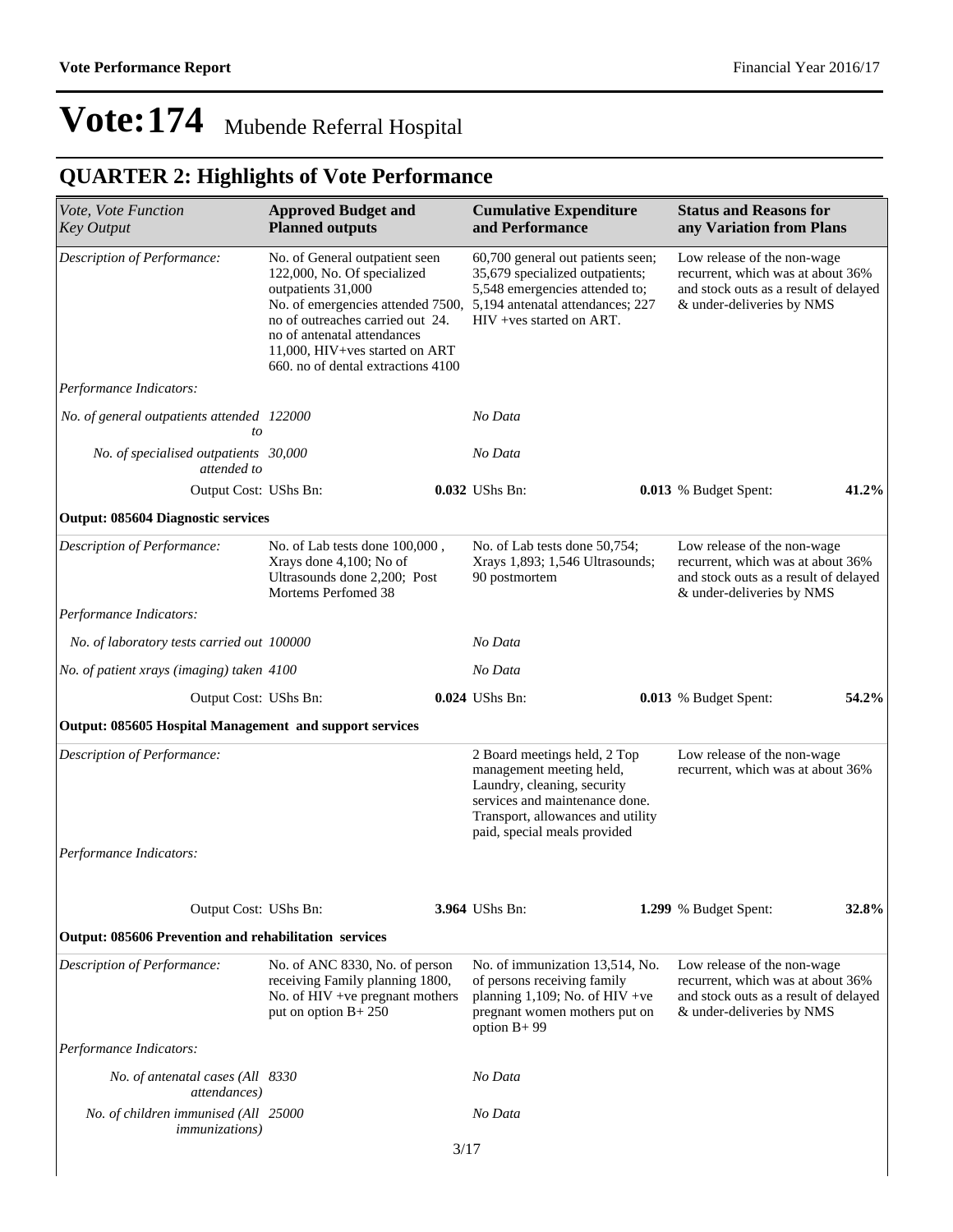#### *No. of family planning users attended to (New and Old) 1800 No Data* Output Cost: UShs Bn: **0.125** UShs Bn: **0.045** % Budget Spent: **36.2% Output: 085680 Hospital Construction/rehabilitation**  *Description of Performance:* construction of pediatric ward to level two, Renovation of old building Construction r of the pediatric/mortuary/medical building at slabbing of 2nd floor, Supervising consultant procured, Building plans for oxygen plan approved, Construction of oxygen plant house started. Restricted Development budget for the facility, only Ugx was 1,058 bn provided for the facility for the entire development budget *Performance Indicators: No. of hospitals benefiting from the renovation of existing facilities 1 No Data No. of reconstructed/rehabilitated general wards 1 No Data* Output Cost: UShs Bn: **1.058** UShs Bn: **0.529** % Budget Spent: **50.0%** *Program Cost: UShs Bn: 5.426 UShs Bn: 1.965 % Budget Spent:* **36.2% Total Cost for Vote:** *UShs Bn:* **5.426** UShs Bn: **1.965** % Budget Spent: **36.2% QUARTER 2: Highlights of Vote Performance**

#### **Performance highlights for the Quarter**

Over all, performance on most indicators was above average save for: Antenatal attendances 47%; HIV +ve started on ART 34%; HIV +ve mothers started on emtct (Option B+) 40%; X-rays 46% and number of patients admitted 49%

### *V3: Details of Releases and Expenditure*

#### **Table V3.1: GoU Releases and Expenditure by Output\***

| Billion Uganda Shillings                         | Approved<br><b>Budget</b> | <b>Released</b> | <b>Spent</b> | $%$ GoU<br><b>Budget</b> | $%$ GoU<br><b>Budget</b> | $%$ GoU<br><b>Releases</b> |
|--------------------------------------------------|---------------------------|-----------------|--------------|--------------------------|--------------------------|----------------------------|
|                                                  |                           |                 |              | <b>Released</b>          | <b>Spent</b>             | <b>Spent</b>               |
| Program 0856 Regional Referral Hospital Services | 5.43                      | 2.66            | 1.97         | 49.0%                    | 36.3%                    | 74.1%                      |
| <b>Class: Outputs Provided</b>                   | 4.37                      | 2.13            | 1.44         | 48.8%                    | 33.0%                    | 67.7%                      |
| 085601 Inpatient services                        | 0.21                      | 0.08            | 0.07         | 39.3%                    | 31.1%                    | 79.2%                      |
| 085602 Outpatient services                       | 0.03                      | 0.01            | 0.01         | 43.7%                    | 41.2%                    | 94.4%                      |
| 085604 Diagnostic services                       | 0.02                      | 0.01            | 0.01         | 54.2%                    | 54.2%                    | 100.0%                     |
| 085605 Hospital Management and support services  | 3.96                      | 1.97            | 1.30         | 49.7%                    | 32.8%                    | 65.9%                      |
| 085606 Prevention and rehabilitation services    | 0.12                      | 0.05            | 0.05         | 36.3%                    | 36.2%                    | 99.9%                      |
| 085607 Immunisation Services                     | 0.01                      | 0.01            | 0.01         | 50.0%                    | 50.0%                    | 100.0%                     |
| <b>Class: Capital Purchases</b>                  | 1.06                      | 0.53            | 0.53         | 50.0%                    | 50.0%                    | 100.0%                     |
| 085680 Hospital Construction/rehabilitation      | 1.06                      | 0.53            | 0.53         | 50.0%                    | 50.0%                    | 100.0%                     |
| <b>Total for Vote</b>                            | 5.43                      | 2.66            | 1.97         | 49.0%                    | 36.3%                    | 74.1%                      |

#### **Table V3.2: 2016/17 GoU Expenditure by Item**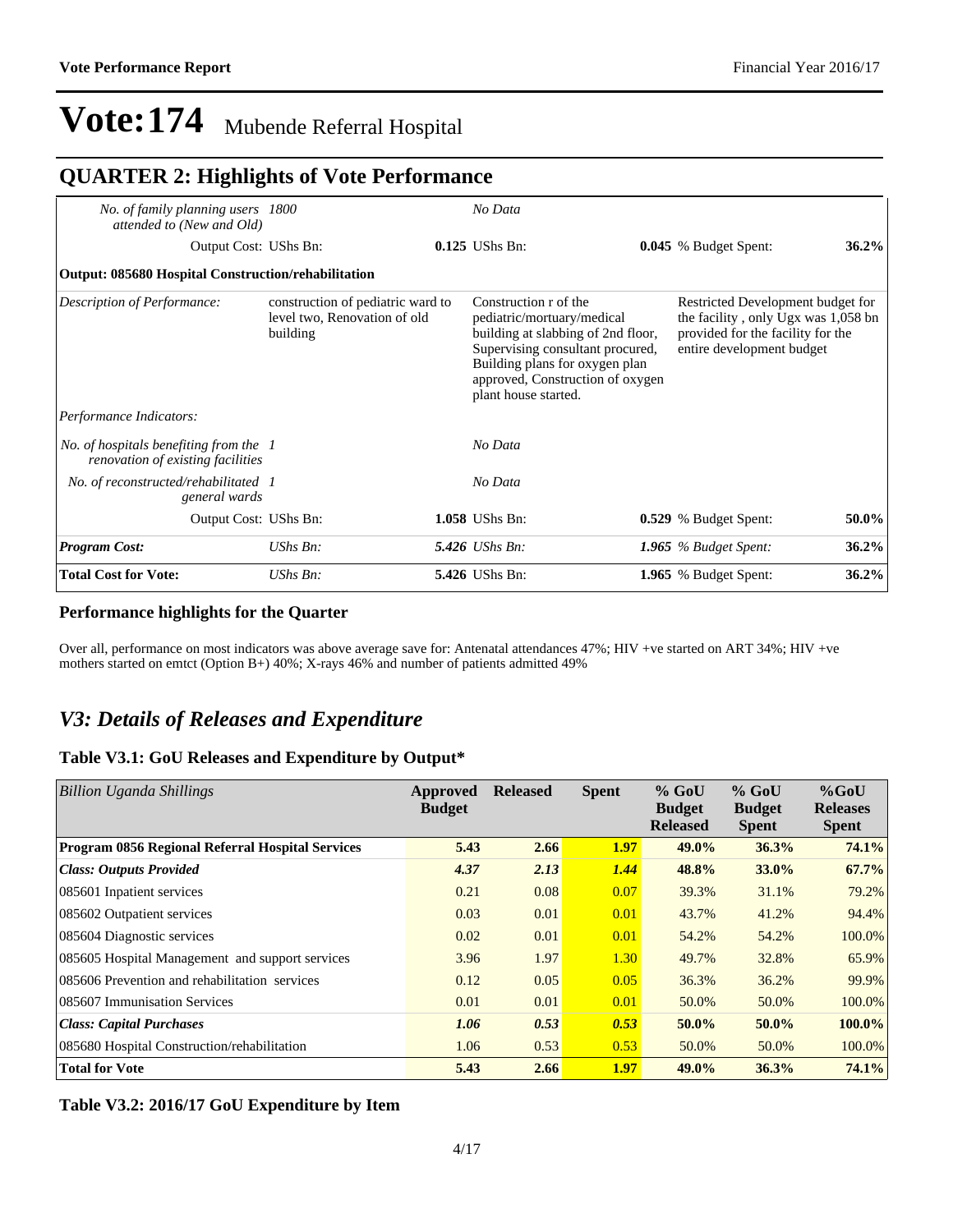### **QUARTER 2: Highlights of Vote Performance**

| <b>Billion Uganda Shillings</b>                          | <b>Approved Released</b><br><b>Budget</b> |      | <b>Spent</b> | $%$ GoU<br><b>Budget</b> | $%$ GoU<br><b>Budget</b> | $%$ GoU<br><b>Releases</b> |
|----------------------------------------------------------|-------------------------------------------|------|--------------|--------------------------|--------------------------|----------------------------|
|                                                          |                                           |      |              | <b>Released</b>          | <b>Spent</b>             | <b>Spent</b>               |
| <b>Class: Outputs Provided</b>                           | 4.37                                      | 2.13 | 1.44         | 48.8%                    | 33.0%                    | 67.7%                      |
| 211101 General Staff Salaries                            | 3.44                                      | 1.72 | 1.10         | 50.0%                    | 31.9%                    | 63.9%                      |
| 211103 Allowances                                        | 0.06                                      | 0.03 | 0.03         | 50.0%                    | 50.0%                    | 100.0%                     |
| 212102 Pension for General Civil Service                 | 0.05                                      | 0.03 | 0.03         | 50.0%                    | 48.9%                    | 97.7%                      |
| 213001 Medical expenses (To employees)                   | 0.01                                      | 0.00 | 0.00         | 50.0%                    | 47.9%                    | 95.7%                      |
| 213004 Gratuity Expenses                                 | 0.08                                      | 0.04 | 0.00         | 50.0%                    | 0.0%                     | $0.0\%$                    |
| 221001 Advertising and Public Relations                  | 0.00                                      | 0.00 | 0.00         | 50.0%                    | 0.0%                     | $0.0\%$                    |
| 221002 Workshops and Seminars                            | 0.00                                      | 0.00 | 0.00         | 0.0%                     | 0.0%                     | $0.0\%$                    |
| 221003 Staff Training                                    | 0.01                                      | 0.00 | 0.00         | 50.0%                    | 44.0%                    | 88.0%                      |
| 221007 Books, Periodicals & Newspapers                   | 0.00                                      | 0.00 | 0.00         | 50.0%                    | 13.7%                    | 27.4%                      |
| 221008 Computer supplies and Information Technology (IT) | 0.06                                      | 0.02 | 0.00         | 36.5%                    | 4.8%                     | 13.2%                      |
| 221009 Welfare and Entertainment                         | 0.01                                      | 0.00 | 0.00         | 0.0%                     | 0.0%                     | $0.0\%$                    |
| 221010 Special Meals and Drinks                          | 0.07                                      | 0.03 | 0.03         | 50.0%                    | 49.4%                    | 98.7%                      |
| 221011 Printing, Stationery, Photocopying and Binding    | 0.03                                      | 0.02 | 0.02         | 58.4%                    | 54.1%                    | 92.6%                      |
| 221012 Small Office Equipment                            | 0.00                                      | 0.00 | 0.00         | 0.0%                     | 0.0%                     | $0.0\%$                    |
| 222001 Telecommunications                                | 0.01                                      | 0.01 | 0.01         | 50.0%                    | 50.0%                    | 100.0%                     |
| 223001 Property Expenses                                 | 0.01                                      | 0.00 | 0.00         | 50.0%                    | 49.0%                    | 97.9%                      |
| 223005 Electricity                                       | 0.07                                      | 0.04 | 0.04         | 57.1%                    | 56.0%                    | 98.1%                      |
| 223006 Water                                             | 0.05                                      | 0.02 | 0.02         | 38.6%                    | 38.6%                    | 100.0%                     |
| 223007 Other Utilities- (fuel, gas, firewood, charcoal)  | 0.01                                      | 0.00 | 0.00         | 50.0%                    | 50.0%                    | 100.0%                     |
| 224004 Cleaning and Sanitation                           | 0.11                                      | 0.04 | 0.04         | 35.0%                    | 35.0%                    | 99.8%                      |
| 227001 Travel inland                                     | 0.06                                      | 0.03 | 0.03         | 50.0%                    | 50.0%                    | 100.0%                     |
| 227002 Travel abroad                                     | 0.01                                      | 0.00 | 0.00         | 0.0%                     | 0.0%                     | $0.0\%$                    |
| 227004 Fuel, Lubricants and Oils                         | 0.09                                      | 0.03 | 0.03         | 33.5%                    | 33.5%                    | 100.0%                     |
| 228001 Maintenance - Civil                               | 0.02                                      | 0.01 | 0.01         | 50.0%                    | 50.0%                    | 100.0%                     |
| 228002 Maintenance - Vehicles                            | 0.03                                      | 0.01 | 0.01         | 43.8%                    | 40.5%                    | 92.6%                      |
| 228003 Maintenance - Machinery, Equipment & Furniture    | 0.04                                      | 0.02 | 0.02         | 50.0%                    | 49.5%                    | 98.9%                      |
| 228004 Maintenance – Other                               | 0.02                                      | 0.01 | 0.01         | 50.0%                    | 49.9%                    | 99.9%                      |
| 273102 Incapacity, death benefits and funeral expenses   | 0.01                                      | 0.00 | 0.00         | 50.0%                    | 50.0%                    | 100.0%                     |
| <b>Class: Capital Purchases</b>                          | 1.06                                      | 0.53 | 0.53         | 50.0%                    | 50.0%                    | 100.0%                     |
| 312101 Non-Residential Buildings                         | 0.90                                      | 0.53 | 0.53         | 58.8%                    | 58.8%                    | 100.0%                     |
| 312104 Other Structures                                  | 0.16                                      | 0.00 | 0.00         | 0.0%                     | 0.0%                     | $0.0\%$                    |
| <b>Total for Vote</b>                                    | 5.43                                      | 2.66 | 1.97         | 49.0%                    | 36.3%                    | 74.1%                      |

#### **Table V3.3: GoU Releases and Expenditure by Project and Programme\***

| <b>Billion Uganda Shillings</b>                         | Approved<br><b>Budget</b> | <b>Released</b> | <b>Spent</b> | $%$ GoU<br><b>Budget</b><br><b>Released</b> | $%$ GoU<br><b>Budget</b><br><b>Spent</b> | $%$ GoU<br><b>Releases</b><br><b>Spent</b> |
|---------------------------------------------------------|---------------------------|-----------------|--------------|---------------------------------------------|------------------------------------------|--------------------------------------------|
| <b>Program 0856 Regional Referral Hospital Services</b> | 5.43                      | 2.66            | 1.97         | $49.0\%$                                    | 36.3%                                    | 74.1%                                      |
| <b>Recurrent SubProgrammes</b>                          |                           |                 |              |                                             |                                          |                                            |
| 01 Mubende Referral Hospital Services                   | 5/18                      | 2.09            | 1.40         | 48.8%                                       | 32.7%                                    | 67.0%                                      |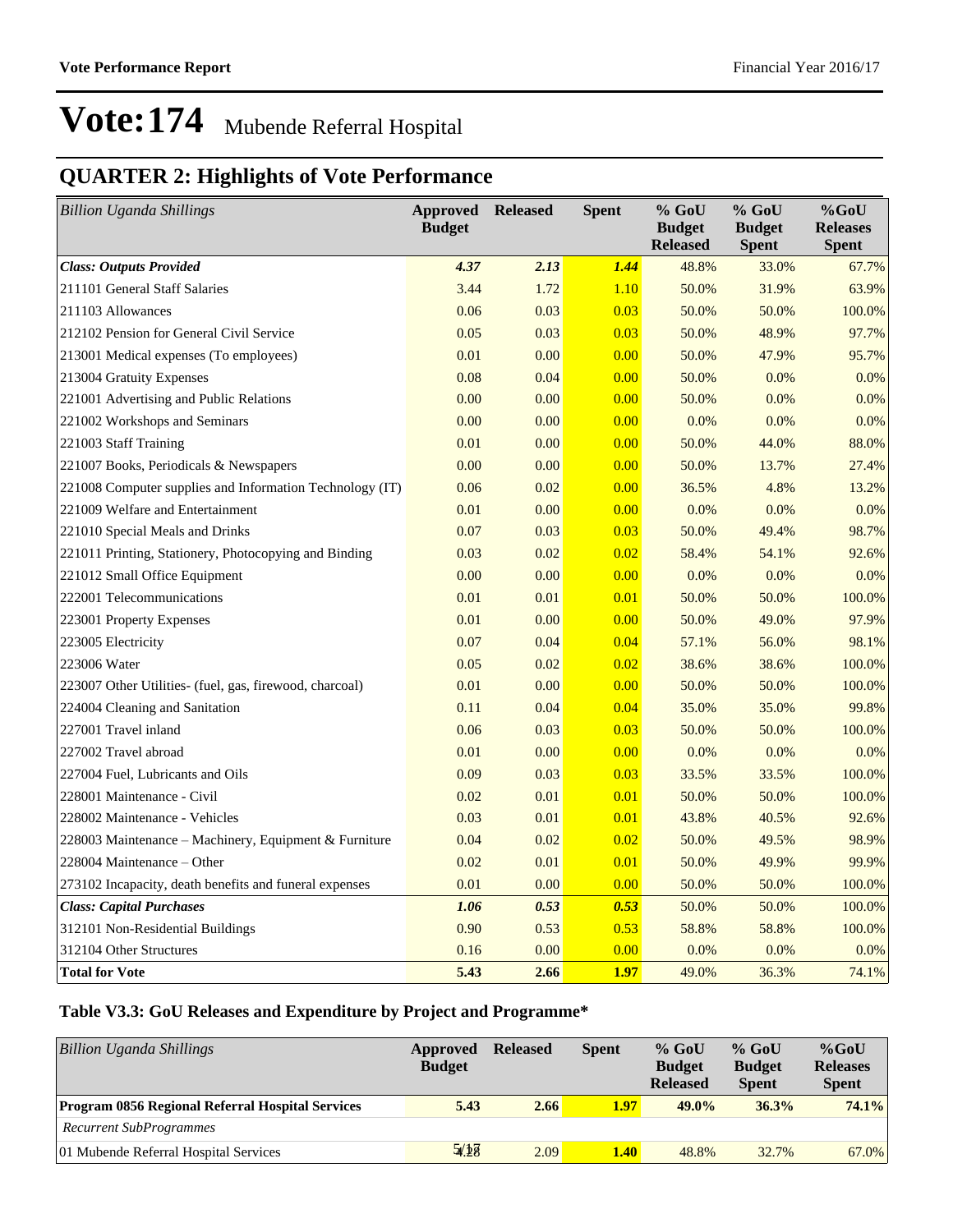## **QUARTER 2: Highlights of Vote Performance**

| 02 Mubende Referral Hospital Internal Audit  | 0.01 | 0.01 | 0.01 | 50.0%    | 50.0% | 100.0% |
|----------------------------------------------|------|------|------|----------|-------|--------|
| 03 Mubende Regional Maintenance              | 0.08 | 0.04 | 0.04 | 50.0%    | 49.7% | 99.4%  |
| Development Projects                         |      |      |      |          |       |        |
| 1004 Mubende Rehabilitation Referal Hospital | 1.06 | 0.53 | 0.53 | 50.0%    | 50.0% | 100.0% |
| <b>Total for Vote</b>                        | 5.43 | 2.66 | 1.97 | $49.0\%$ | 36.3% | 74.1%  |

#### **Table V3.4: External Financing Releases and Expenditure by Sub Programme**

| Billion Uganda Shillings | Approved Released<br><b>Budget</b> |  | <b>Released</b> | <b>Spent</b> | Spent % Budget % Budget % Releases<br><b>Spent</b> |
|--------------------------|------------------------------------|--|-----------------|--------------|----------------------------------------------------|
|                          |                                    |  |                 |              |                                                    |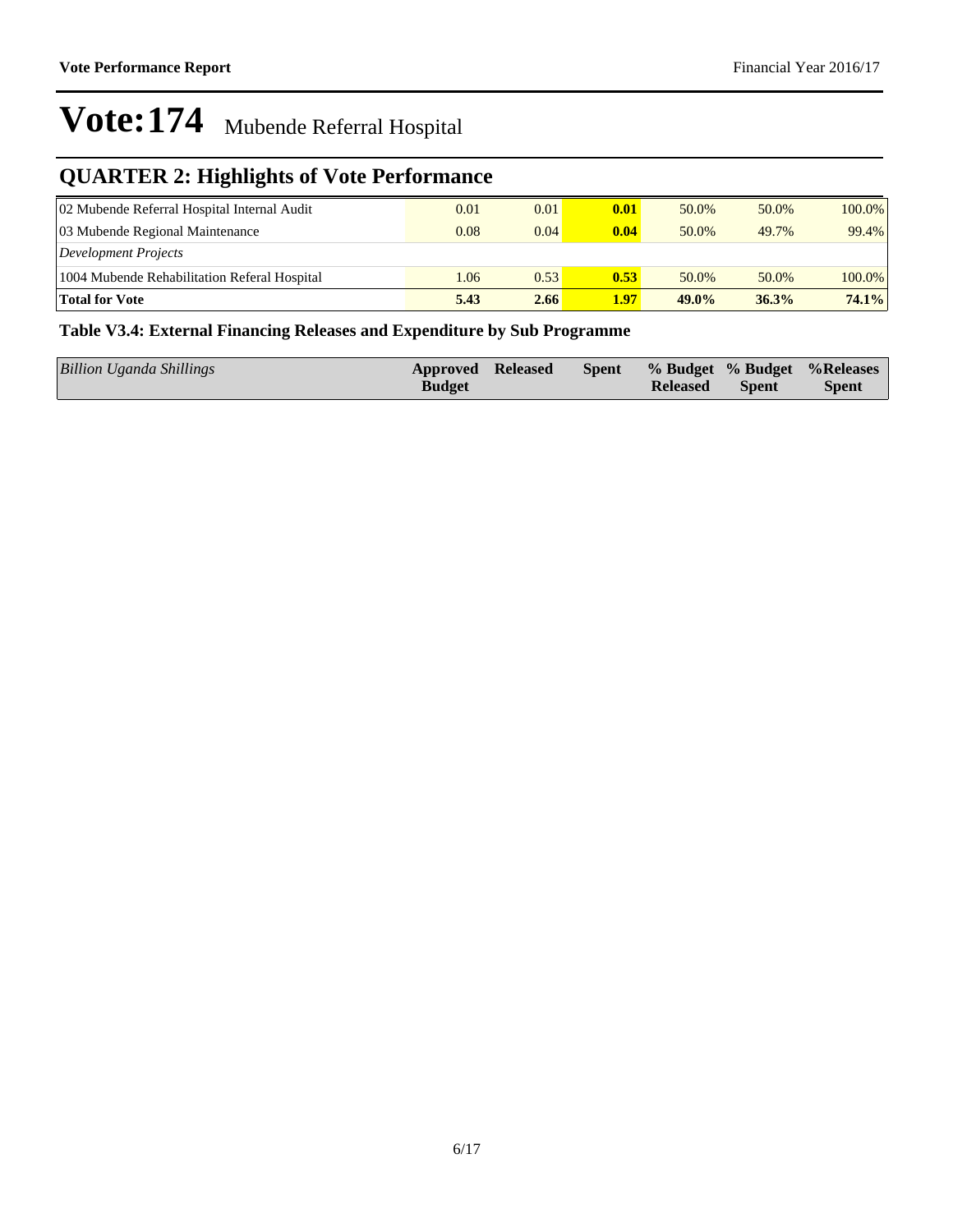## **QUARTER 2: Cumulative Outputs and Expenditure by End of Quarter**

| <b>Annual Planned Outputs</b>                                                                                                  | <b>Cumulative Outputs Achieved by</b><br><b>End of Quarter</b>                                | <b>Cumulative Expenditures made by</b><br>the End of the Quarter to<br><b>Deliver Cumulative Outputs</b> |                    | <b>UShs</b><br><b>Thousand</b> |
|--------------------------------------------------------------------------------------------------------------------------------|-----------------------------------------------------------------------------------------------|----------------------------------------------------------------------------------------------------------|--------------------|--------------------------------|
| <b>Program: 56 Regional Referral Hospital Services</b>                                                                         |                                                                                               |                                                                                                          |                    |                                |
| <b>Recurrent Programmes</b>                                                                                                    |                                                                                               |                                                                                                          |                    |                                |
| Subprogram: 01 Mubende Referral Hospital Services                                                                              |                                                                                               |                                                                                                          |                    |                                |
| <b>Outputs Provided</b>                                                                                                        |                                                                                               |                                                                                                          |                    |                                |
| <b>Output: 01 Inpatient services</b>                                                                                           |                                                                                               |                                                                                                          |                    |                                |
| No. of patients admitted 16,500:, BOR                                                                                          | 8,046 patients admitted; 91% BOR;                                                             | <b>Item</b>                                                                                              |                    | <b>Spent</b>                   |
| 100%, ALOS 4 days, Deliveries 4,700<br>Caesareans sections 1000                                                                | ALOS 4 days; 2339 deliveries; 664<br>Caesarian sections.                                      | 211103 Allowances                                                                                        |                    | 9,200                          |
|                                                                                                                                |                                                                                               | 221003 Staff Training                                                                                    |                    | 2,640                          |
|                                                                                                                                |                                                                                               | 221008 Computer supplies and Information<br>Technology (IT)                                              |                    | 2,820                          |
|                                                                                                                                |                                                                                               | 221010 Special Meals and Drinks                                                                          |                    | 30,113                         |
|                                                                                                                                |                                                                                               | 227001 Travel inland                                                                                     |                    | 20,754                         |
| <b>Reasons for Variation in performance</b>                                                                                    |                                                                                               |                                                                                                          |                    |                                |
|                                                                                                                                | Low release of the non wage recurrent budget which is at 36% cumulative by end of quarter two |                                                                                                          |                    |                                |
|                                                                                                                                |                                                                                               |                                                                                                          | <b>Total</b>       | 65,527                         |
|                                                                                                                                |                                                                                               |                                                                                                          | Wage Recurrent     | 0                              |
|                                                                                                                                |                                                                                               |                                                                                                          | Non Wage Recurrent | 65,527                         |
|                                                                                                                                |                                                                                               |                                                                                                          | AIA                | 0                              |
| <b>Output: 02 Outpatient services</b>                                                                                          |                                                                                               |                                                                                                          |                    |                                |
| No. of General outpatient seen 122,000,                                                                                        | 60,700 general out patients seen; 35,679                                                      | <b>Item</b>                                                                                              |                    | <b>Spent</b>                   |
| No. Of specialized outpatients 31,000<br>No. of emergencies attended 7500, no of                                               | specialized outpatients; 5,548<br>emergencies attended to; 5,194 antenatal                    | 211103 Allowances                                                                                        |                    | 3,780                          |
| outreaches carried out 24. no of antenatal<br>attendances 11,000, HIV+ves started on<br>ART 660, no of dental extractions 4100 | attendances; 227 HIV + ves started on<br>ART.                                                 | 223005 Electricity                                                                                       |                    | 9,235                          |
| <b>Reasons for Variation in performance</b>                                                                                    |                                                                                               |                                                                                                          |                    |                                |
|                                                                                                                                | Low release of the non wage recurrent budget which is at 36% cumulative by end of quarter two |                                                                                                          |                    |                                |
|                                                                                                                                |                                                                                               |                                                                                                          | <b>Total</b>       | 13,015                         |
|                                                                                                                                |                                                                                               |                                                                                                          | Wage Recurrent     | $\boldsymbol{0}$               |
|                                                                                                                                |                                                                                               |                                                                                                          | Non Wage Recurrent | 13,015                         |
|                                                                                                                                |                                                                                               |                                                                                                          | AIA                | $\theta$                       |
| <b>Output: 04 Diagnostic services</b>                                                                                          |                                                                                               |                                                                                                          |                    |                                |
| No. of Lab tests done 100,000, Xrays                                                                                           | No. of Lab tests done 50,754; Xrays                                                           | <b>Item</b>                                                                                              |                    | <b>Spent</b>                   |
| done 4,100; No of Ultrasounds done<br>2,200; Post Mortems Performed 38                                                         | 1,893; Ultrasounds 1,546; 96 postmortem                                                       | 223005 Electricity                                                                                       |                    | 10,000                         |
|                                                                                                                                |                                                                                               | 227001 Travel inland                                                                                     |                    | 2,841                          |
| <b>Reasons for Variation in performance</b>                                                                                    |                                                                                               |                                                                                                          |                    |                                |
|                                                                                                                                | Low release of the non wage recurrent budget which is at 36% cumulative by end of quarter two |                                                                                                          |                    |                                |
|                                                                                                                                |                                                                                               |                                                                                                          | <b>Total</b>       | 12,841                         |

| ____   | $   -$             |
|--------|--------------------|
|        | Wage Recurrent     |
| 12,841 | Non Wage Recurrent |
|        | AIA                |
|        | -------------      |

**Output: 05 Hospital Management and support services**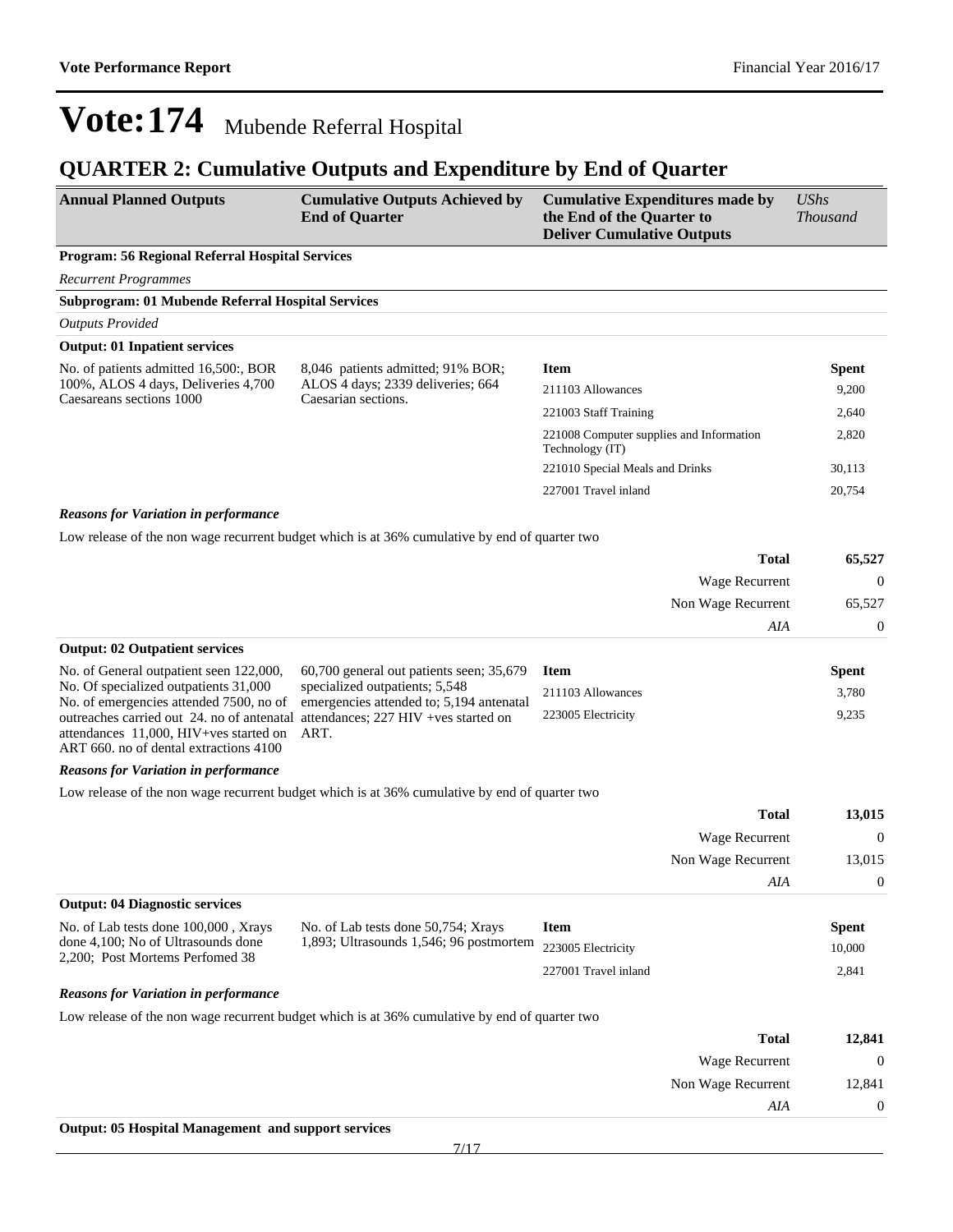### **QUARTER 2: Cumulative Outputs and Expenditure by End of Quarter**

| <b>Annual Planned Outputs</b>                                           | <b>Cumulative Outputs Achieved by</b><br><b>End of Quarter</b>                                                                                              | <b>Cumulative Expenditures made by</b><br>the End of the Quarter to<br><b>Deliver Cumulative Outputs</b> | UShs<br><b>Thousand</b> |
|-------------------------------------------------------------------------|-------------------------------------------------------------------------------------------------------------------------------------------------------------|----------------------------------------------------------------------------------------------------------|-------------------------|
| 4 Board Meetings held, 1 Budget                                         | 2 Board meetings held, 2 Top                                                                                                                                | <b>Item</b>                                                                                              | <b>Spent</b>            |
| Conference held, 12 Top management<br>meetings held, Laundry, Cleaning, | management meeting held, Laundry,<br>cleaning, security services and<br>maintenance done. Transport, allowances<br>and utility paid, special meals provided | 211101 General Staff Salaries                                                                            | 1,098,435               |
| Security Services and maintenance done.                                 |                                                                                                                                                             | 211103 Allowances                                                                                        | 7,425                   |
| Transport, allowances and utility bills                                 |                                                                                                                                                             | 212102 Pension for General Civil Service                                                                 | 26,748                  |
| paid, special Meals provided                                            |                                                                                                                                                             | 213001 Medical expenses (To employees)                                                                   | 2,871                   |
|                                                                         |                                                                                                                                                             | 221007 Books, Periodicals & Newspapers                                                                   | 500                     |
|                                                                         |                                                                                                                                                             | 221010 Special Meals and Drinks                                                                          | 3,896                   |
|                                                                         |                                                                                                                                                             | 221011 Printing, Stationery, Photocopying and<br>Binding                                                 | 15,439                  |
|                                                                         |                                                                                                                                                             | 222001 Telecommunications                                                                                | 4,000                   |
|                                                                         |                                                                                                                                                             | 223001 Property Expenses                                                                                 | 3,524                   |
|                                                                         |                                                                                                                                                             | 223005 Electricity                                                                                       | 20,456                  |
|                                                                         |                                                                                                                                                             | 223006 Water                                                                                             | 19,277                  |
|                                                                         |                                                                                                                                                             | 227001 Travel inland                                                                                     | 5,571                   |
|                                                                         |                                                                                                                                                             | 227004 Fuel, Lubricants and Oils                                                                         | 19,687                  |
|                                                                         |                                                                                                                                                             | 228001 Maintenance - Civil                                                                               | 10,000                  |
|                                                                         |                                                                                                                                                             | 228002 Maintenance - Vehicles                                                                            | 12,968                  |
|                                                                         |                                                                                                                                                             | 273102 Incapacity, death benefits and funeral<br>expenses                                                | 3,000                   |

#### *Reasons for Variation in performance*

Low release of the non wage recurrent budget which is at 36% cumulative by end of quarter two

| 1,253,797      | <b>Total</b>       |
|----------------|--------------------|
| 1,098,435      | Wage Recurrent     |
| 155,362        | Non Wage Recurrent |
| $\overline{0}$ | AIA                |

| <b>Output: 06 Prevention and rehabilitation services</b>                                                                                                                                                                                                                                       |                           |                                |              |  |
|------------------------------------------------------------------------------------------------------------------------------------------------------------------------------------------------------------------------------------------------------------------------------------------------|---------------------------|--------------------------------|--------------|--|
| No. of immunization 13,514, No. of<br>No. of ANC attendees 8330, No. of<br>persons receiving family planning 1,109;<br>person receiving Family planning 1800,<br>No. of $HIV +ve$ pregnant mothers put on<br>No. of $HIV +ve$ pregnant women mothers<br>put on option $B+99$<br>option $B+250$ |                           | Item                           | <b>Spent</b> |  |
|                                                                                                                                                                                                                                                                                                |                           | 211103 Allowances              | 2,100        |  |
|                                                                                                                                                                                                                                                                                                | 222001 Telecommunications | 2,355                          |              |  |
|                                                                                                                                                                                                                                                                                                |                           | 224004 Cleaning and Sanitation | 39,935       |  |
|                                                                                                                                                                                                                                                                                                |                           | 227001 Travel inland           | 720          |  |

#### *Reasons for Variation in performance*

Low release of the non wage recurrent budget which is at 36% cumulative by end of quarter two

| 45,110   | Total              |
|----------|--------------------|
| $\theta$ | Wage Recurrent     |
| 45,110   | Non Wage Recurrent |
| $\theta$ | AIA                |

| <b>Output: 07 Immunisation Services</b> |  |  |
|-----------------------------------------|--|--|
|-----------------------------------------|--|--|

| <b>Spent</b>                                           |
|--------------------------------------------------------|
| 2,658                                                  |
| 3,600<br>223007 Other Utilities- (fuel, gas, firewood, |
|                                                        |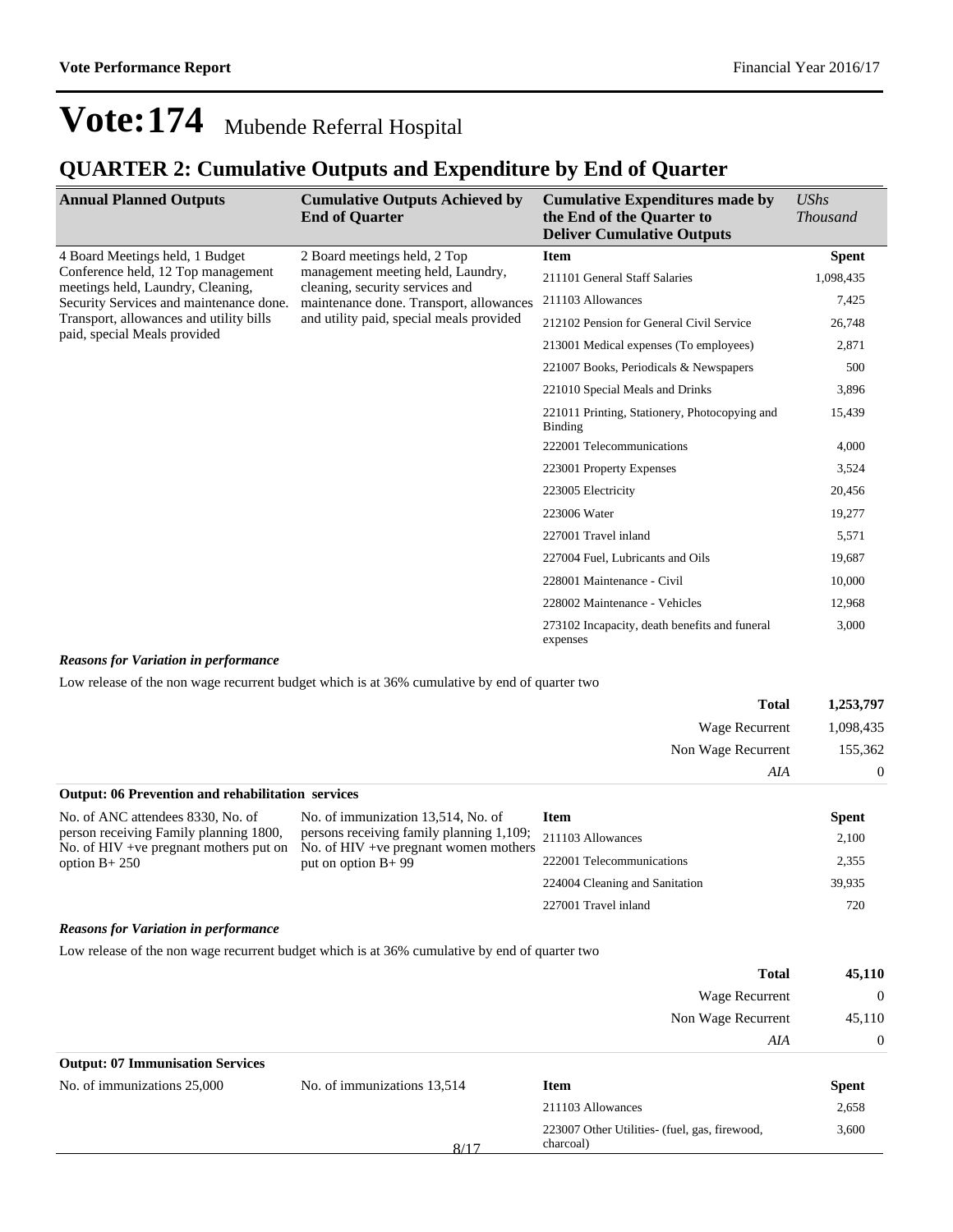## **QUARTER 2: Cumulative Outputs and Expenditure by End of Quarter**

| <b>Annual Planned Outputs</b>                              | <b>Cumulative Outputs Achieved by</b><br><b>End of Quarter</b> | Cumulative Expenditures made by<br>the End of the Quarter to<br><b>Deliver Cumulative Outputs</b> | UShs<br><i>Thousand</i> |
|------------------------------------------------------------|----------------------------------------------------------------|---------------------------------------------------------------------------------------------------|-------------------------|
| $\mathbf{p}$ and $\mathbf{r}$ is the state of $\mathbf{r}$ |                                                                |                                                                                                   |                         |

*Reasons for Variation in performance*

|                                                            |                                                                           | <b>Total</b>                  | 6,258            |
|------------------------------------------------------------|---------------------------------------------------------------------------|-------------------------------|------------------|
|                                                            |                                                                           | Wage Recurrent                | $\mathbf{0}$     |
|                                                            |                                                                           | Non Wage Recurrent            | 6,258            |
|                                                            |                                                                           | AIA                           | $\boldsymbol{0}$ |
|                                                            |                                                                           | <b>Total For SubProgramme</b> | 1,407,929        |
|                                                            |                                                                           | Wage Recurrent                | 1,098,435        |
|                                                            |                                                                           | Non Wage Recurrent            | 298,112          |
|                                                            |                                                                           | AIA                           | 11,382           |
| <b>Recurrent Programmes</b>                                |                                                                           |                               |                  |
| Subprogram: 02 Mubende Referral Hospital Internal Audit    |                                                                           |                               |                  |
| <b>Outputs Provided</b>                                    |                                                                           |                               |                  |
| <b>Output: 05 Hospital Management and support services</b> |                                                                           |                               |                  |
| 4 audit reports prepared and delivered to                  | 1 audit report prepared and delivered to<br>MFPED, all supplies verified. | <b>Item</b>                   | <b>Spent</b>     |
| MFEPD, all supplies verified.                              |                                                                           | 211103 Allowances             | 2,500            |
|                                                            |                                                                           | 227001 Travel inland          | 2,500            |
| <b>Reasons for Variation in performance</b>                |                                                                           |                               |                  |
|                                                            |                                                                           | <b>Total</b>                  | 5,000            |
|                                                            |                                                                           | Wage Recurrent                | $\theta$         |
|                                                            |                                                                           | Non Wage Recurrent            | 5,000            |
|                                                            |                                                                           | AIA                           | $\mathbf{0}$     |
|                                                            |                                                                           | <b>Total For SubProgramme</b> | 5,000            |
|                                                            |                                                                           | Wage Recurrent                | $\boldsymbol{0}$ |
|                                                            |                                                                           | Non Wage Recurrent            | 5,000            |
|                                                            |                                                                           | AIA                           | $\boldsymbol{0}$ |
| <b>Recurrent Programmes</b>                                |                                                                           |                               |                  |
| Subprogram: 03 Mubende Regional Maintenance                |                                                                           |                               |                  |
| <b>Outputs Provided</b>                                    |                                                                           |                               |                  |

| <b>Output: 05 Hospital Management and support services</b>                                |                                                          |        |
|-------------------------------------------------------------------------------------------|----------------------------------------------------------|--------|
| Oxygen Plant maintained in Mubende<br>hospital and Equipment in 4 districts<br>maintained | <b>Item</b>                                              | Spent  |
|                                                                                           | 227004 Fuel, Lubricants and Oils                         | 10,000 |
|                                                                                           | 228003 Maintenance – Machinery, Equipment<br>& Furniture | 20,100 |
|                                                                                           | $228004$ Maintenance – Other                             | 9.986  |
| <b>Reasons for Variation in performance</b>                                               |                                                          |        |

| 40,086 | <b>Total</b>          |      |
|--------|-----------------------|------|
| 0      | <b>Wage Recurrent</b> |      |
| 40,086 | Non Wage Recurrent    | Q/17 |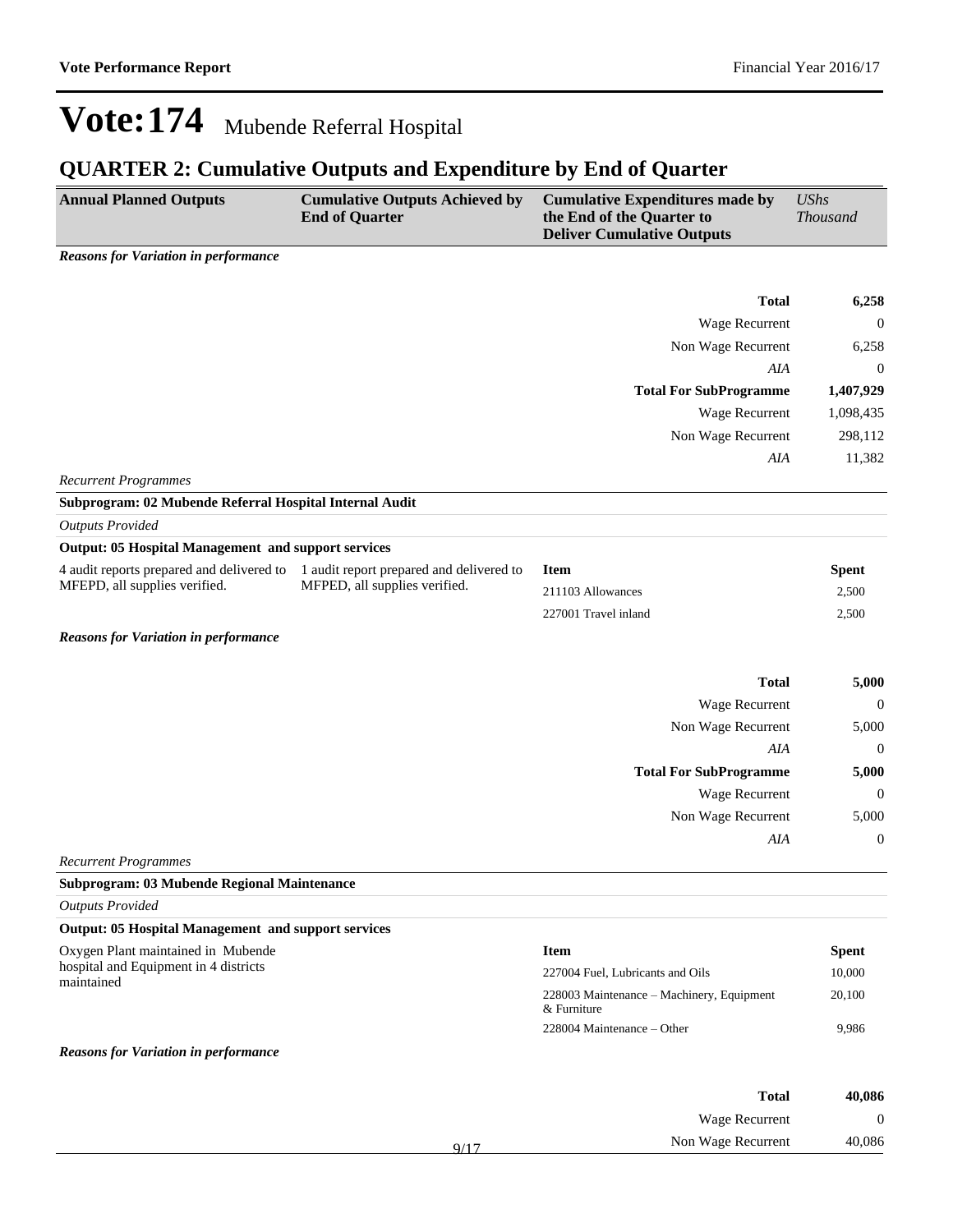## **QUARTER 2: Cumulative Outputs and Expenditure by End of Quarter**

| <b>Annual Planned Outputs</b>                          | <b>Cumulative Outputs Achieved by</b><br><b>End of Quarter</b> | <b>Cumulative Expenditures made by</b><br>the End of the Quarter to<br><b>Deliver Cumulative Outputs</b> | <b>UShs</b><br><b>Thousand</b> |
|--------------------------------------------------------|----------------------------------------------------------------|----------------------------------------------------------------------------------------------------------|--------------------------------|
|                                                        |                                                                | AIA                                                                                                      | $\mathbf{0}$                   |
|                                                        |                                                                | <b>Total For SubProgramme</b>                                                                            | 40,086                         |
|                                                        |                                                                | Wage Recurrent                                                                                           | $\mathbf{0}$                   |
|                                                        |                                                                | Non Wage Recurrent                                                                                       | 40,086                         |
|                                                        |                                                                | AIA                                                                                                      | $\boldsymbol{0}$               |
| <b>Development Projects</b>                            |                                                                |                                                                                                          |                                |
| Project: 1004 Mubende Rehabilitation Referal Hospital  |                                                                |                                                                                                          |                                |
| <b>Capital Purchases</b>                               |                                                                |                                                                                                          |                                |
| <b>Output: 80 Hospital Construction/rehabilitation</b> |                                                                |                                                                                                          |                                |
| Renovation of selected old buildings 80m               |                                                                | <b>Item</b>                                                                                              | <b>Spent</b>                   |
|                                                        |                                                                | 312101 Non-Residential Buildings                                                                         | 529,129                        |
| <b>Reasons for Variation in performance</b>            |                                                                |                                                                                                          |                                |
|                                                        |                                                                | <b>Total</b>                                                                                             | 529,129                        |
|                                                        |                                                                | GoU Development                                                                                          | 529,129                        |
|                                                        |                                                                | <b>External Financing</b>                                                                                | $\boldsymbol{0}$               |
|                                                        |                                                                | <b>AIA</b>                                                                                               | $\boldsymbol{0}$               |
|                                                        |                                                                | <b>Total For SubProgramme</b>                                                                            | 529,129                        |
|                                                        |                                                                | <b>GoU</b> Development                                                                                   | 529,129                        |
|                                                        |                                                                | <b>External Financing</b>                                                                                | $\boldsymbol{0}$               |
|                                                        |                                                                | <b>AIA</b>                                                                                               | $\boldsymbol{0}$               |
|                                                        |                                                                | <b>GRAND TOTAL</b>                                                                                       | 1,982,143                      |
|                                                        |                                                                | Wage Recurrent                                                                                           | 1,098,435                      |
|                                                        |                                                                | Non Wage Recurrent                                                                                       | 343,197                        |
|                                                        |                                                                | GoU Development                                                                                          | 529,129                        |
|                                                        |                                                                | <b>External Financing</b>                                                                                | $\mathbf{0}$                   |
|                                                        |                                                                | AIA                                                                                                      | 11,382                         |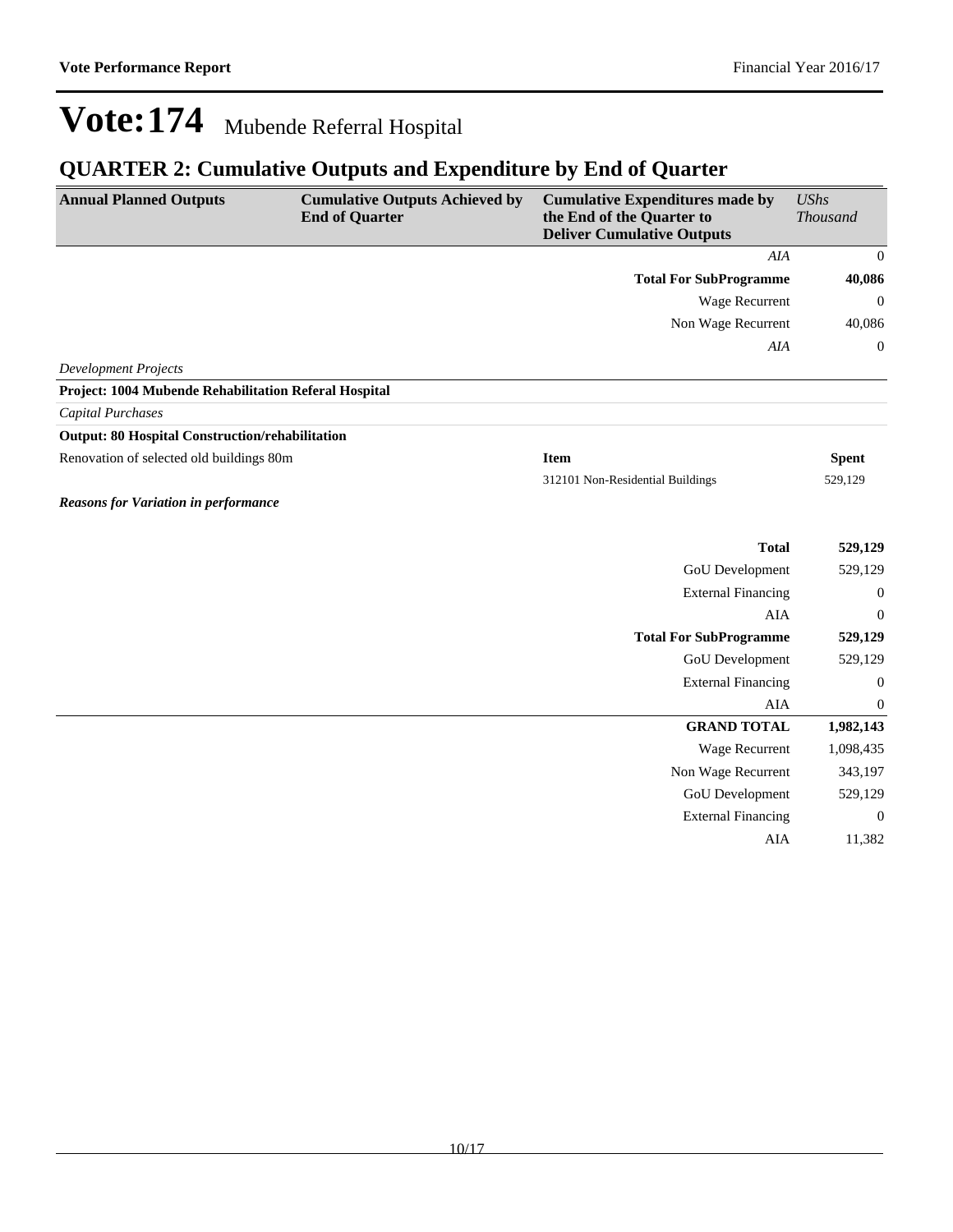## **QUARTER 2: Outputs and Expenditure in Quarter**

| <b>Outputs Planned in Quarter</b>                                                                                                                              | <b>Actual Outputs Achieved in</b><br><b>Quarter</b>                                           | <b>Expenditures incurred in the</b><br><b>Quarter to deliver outputs</b> | <b>UShs</b><br><b>Thousand</b> |
|----------------------------------------------------------------------------------------------------------------------------------------------------------------|-----------------------------------------------------------------------------------------------|--------------------------------------------------------------------------|--------------------------------|
| Program: 56 Regional Referral Hospital Services                                                                                                                |                                                                                               |                                                                          |                                |
| <b>Recurrent Programmes</b>                                                                                                                                    |                                                                                               |                                                                          |                                |
| Subprogram: 01 Mubende Referral Hospital Services                                                                                                              |                                                                                               |                                                                          |                                |
| <b>Outputs Provided</b>                                                                                                                                        |                                                                                               |                                                                          |                                |
| <b>Output: 01 Inpatient services</b>                                                                                                                           |                                                                                               |                                                                          |                                |
| 4125 patients admitted; 91% BOR; ALOS                                                                                                                          | 40,36 patients admitted; 79% BOR; ALOS Item                                                   |                                                                          | Spent                          |
| 4 days; 1175 deliveries; 250 Caesarean                                                                                                                         | 4 days; 1175 deliveries; 250 Caesarean                                                        | 211103 Allowances                                                        | 9,200                          |
| section.                                                                                                                                                       | section.                                                                                      | 221003 Staff Training                                                    | 2,640                          |
|                                                                                                                                                                |                                                                                               | 221008 Computer supplies and Information<br>Technology (IT)              | 2,820                          |
|                                                                                                                                                                |                                                                                               | 221010 Special Meals and Drinks                                          | 30,113                         |
|                                                                                                                                                                |                                                                                               | 227001 Travel inland                                                     | 20,754                         |
| <b>Reasons for Variation in performance</b>                                                                                                                    |                                                                                               |                                                                          |                                |
|                                                                                                                                                                | Low release of the non wage recurrent budget which is at 36% cumulative by end of quarter two |                                                                          |                                |
|                                                                                                                                                                |                                                                                               | <b>Total</b>                                                             | 65,527                         |
|                                                                                                                                                                |                                                                                               | <b>Wage Recurrent</b>                                                    | $\theta$                       |
|                                                                                                                                                                |                                                                                               | Non Wage Recurrent                                                       |                                |
|                                                                                                                                                                |                                                                                               |                                                                          | 65,527                         |
|                                                                                                                                                                |                                                                                               | AIA                                                                      | $\mathbf 0$                    |
| <b>Output: 02 Outpatient services</b>                                                                                                                          |                                                                                               |                                                                          |                                |
| No. of General outpatient seen 30,000, No. 30,456 general out patients seen; 18,217                                                                            |                                                                                               | <b>Item</b>                                                              | <b>Spent</b>                   |
| Of specialized outpatients 7750, No. of                                                                                                                        | specialized outpatients; 2,868 emergencies                                                    | 211103 Allowances                                                        | 3,780                          |
| emergencies attended 1875, no of<br>outreaches carried out 6. no of antenatal<br>attendances 2750, HIV+ves started on<br>ART 165 no of dental extractions 1025 | attended to; 2,750 antenatal attendances;<br>165 HIV + ves started on ART.                    | 223005 Electricity                                                       | 9,235                          |
| <b>Reasons for Variation in performance</b>                                                                                                                    |                                                                                               |                                                                          |                                |
|                                                                                                                                                                | Low release of the non wage recurrent budget which is at 36% cumulative by end of quarter two |                                                                          |                                |
|                                                                                                                                                                |                                                                                               | <b>Total</b>                                                             | 13,015                         |
|                                                                                                                                                                |                                                                                               | Wage Recurrent                                                           | $\theta$                       |
|                                                                                                                                                                |                                                                                               | Non Wage Recurrent                                                       | 13,015                         |

|                                                                                                 | No. of Lab tests done 25,000, Xrays done No. of Lab tests done 28,185; Xrays 977; Item |                      | <b>Spent</b> |
|-------------------------------------------------------------------------------------------------|----------------------------------------------------------------------------------------|----------------------|--------------|
| 1025; No of Ultrasounds done 550; Post 805 Ultrasounds; 44 postmortem<br>Postmortems Perfomed 9 |                                                                                        | 223005 Electricity   | 10,000       |
|                                                                                                 |                                                                                        | 227001 Travel inland | 2.841        |

#### *Reasons for Variation in performance*

Low release of the non wage recurrent budget which is at 36% cumulative by end of quarter two

| 12,841         | <b>Total</b>          |
|----------------|-----------------------|
| $\overline{0}$ | <b>Wage Recurrent</b> |
| 12,841         | Non Wage Recurrent    |
| $\overline{0}$ | AIA                   |
|                |                       |

#### **Output: 05 Hospital Management and support services**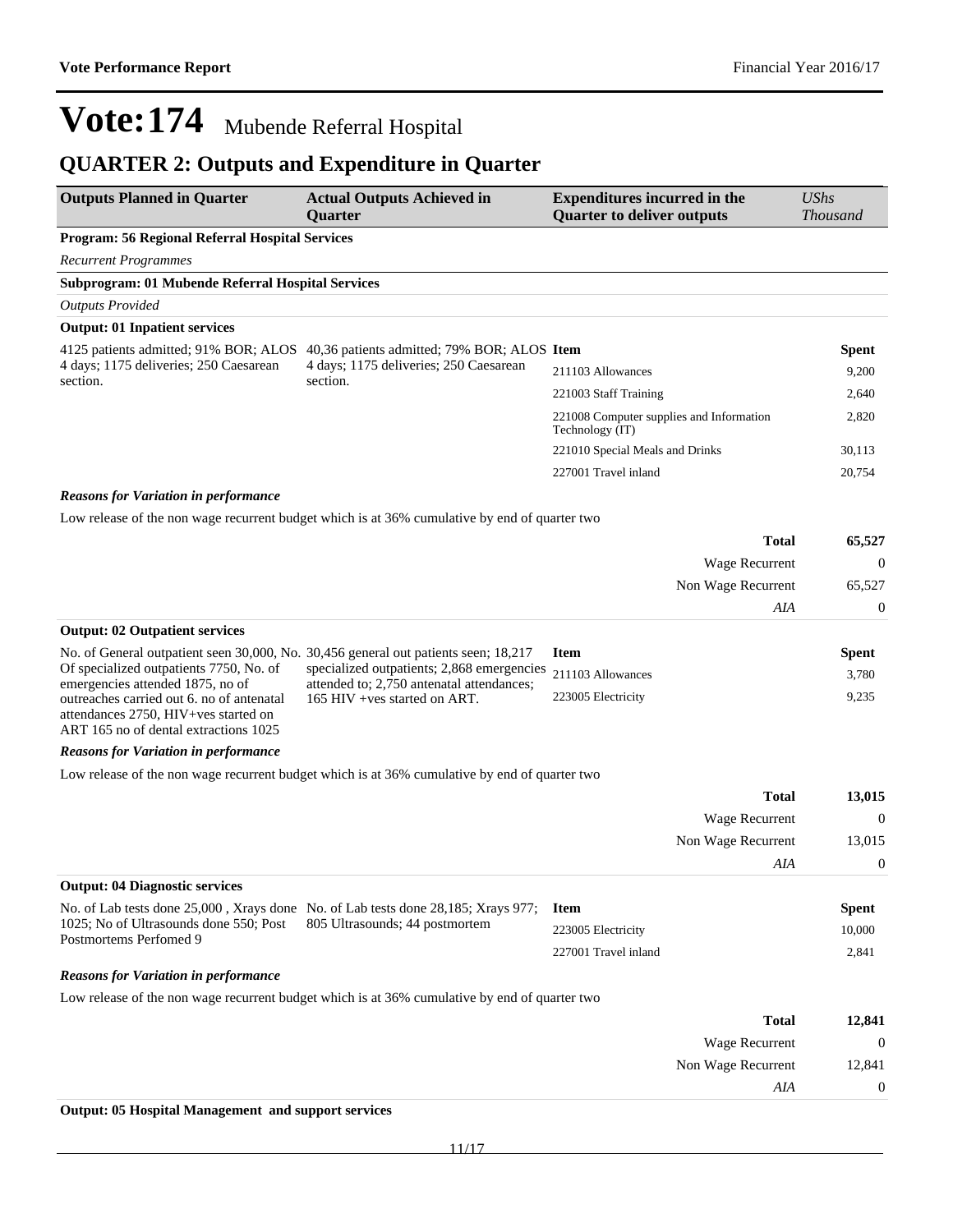### **QUARTER 2: Outputs and Expenditure in Quarter**

| <b>Outputs Planned in Quarter</b>                                               | <b>Actual Outputs Achieved in</b><br><b>Ouarter</b>                                                                                                                                                                                        | <b>Expenditures incurred in the</b><br><b>Ouarter to deliver outputs</b> | <b>UShs</b><br><b>Thousand</b> |
|---------------------------------------------------------------------------------|--------------------------------------------------------------------------------------------------------------------------------------------------------------------------------------------------------------------------------------------|--------------------------------------------------------------------------|--------------------------------|
| 1 Board Meetings held, 1 Budget                                                 | 1 Board meetings held, 1 Top management Item<br>meeting held, Laundry, cleaning, security<br>211101 General Staff Salaries<br>services and maintenance done. Transport,<br>211103 Allowances<br>allowances and utility paid, special meals |                                                                          | <b>Spent</b>                   |
| Conference held, 3 Top management<br>meetings held, utility bills paid, special |                                                                                                                                                                                                                                            |                                                                          | 1,098,435                      |
| Meals provided                                                                  |                                                                                                                                                                                                                                            |                                                                          | 7,425                          |
|                                                                                 | provided                                                                                                                                                                                                                                   | 212102 Pension for General Civil Service                                 | 26,748                         |
|                                                                                 |                                                                                                                                                                                                                                            | 213001 Medical expenses (To employees)                                   | 2,871                          |
|                                                                                 |                                                                                                                                                                                                                                            | 221007 Books, Periodicals & Newspapers                                   | 500                            |
|                                                                                 |                                                                                                                                                                                                                                            | 221010 Special Meals and Drinks                                          | 3,896                          |
|                                                                                 |                                                                                                                                                                                                                                            | 221011 Printing, Stationery, Photocopying and<br>Binding                 | 15,439                         |
|                                                                                 |                                                                                                                                                                                                                                            | 222001 Telecommunications                                                | 4,000                          |
|                                                                                 |                                                                                                                                                                                                                                            | 223001 Property Expenses                                                 | 3,524                          |
|                                                                                 |                                                                                                                                                                                                                                            | 223005 Electricity                                                       | 20,456                         |
|                                                                                 |                                                                                                                                                                                                                                            | 223006 Water                                                             | 19,277                         |
|                                                                                 |                                                                                                                                                                                                                                            | 227001 Travel inland                                                     | 5,571                          |
|                                                                                 |                                                                                                                                                                                                                                            | 227004 Fuel, Lubricants and Oils                                         | 19,687                         |
|                                                                                 |                                                                                                                                                                                                                                            | 228001 Maintenance - Civil                                               | 10,000                         |
|                                                                                 |                                                                                                                                                                                                                                            | 228002 Maintenance - Vehicles                                            | 12,968                         |
|                                                                                 |                                                                                                                                                                                                                                            | 273102 Incapacity, death benefits and funeral<br>expenses                | 3,000                          |

#### *Reasons for Variation in performance*

Low release of the non wage recurrent budget which is at 36% cumulative by end of quarter two

|                                                                                                                                                                 |                                                                                   | <b>Total</b>                   | 1,253,797    |
|-----------------------------------------------------------------------------------------------------------------------------------------------------------------|-----------------------------------------------------------------------------------|--------------------------------|--------------|
|                                                                                                                                                                 |                                                                                   | Wage Recurrent                 | 1,098,435    |
|                                                                                                                                                                 |                                                                                   | Non Wage Recurrent             | 155,362      |
|                                                                                                                                                                 |                                                                                   | AIA                            | $\Omega$     |
| <b>Output: 06 Prevention and rehabilitation services</b>                                                                                                        |                                                                                   |                                |              |
| No. of ANC attendees 2082, No. of person No. of immunization 6,192; No. of<br>receiving Family planning 450, No. of<br>$HIV +ve$ pregnant mothers put on option |                                                                                   | <b>Item</b>                    | <b>Spent</b> |
|                                                                                                                                                                 | persons receiving family planning 484;<br>No. of $HIV +ve$ pregnant women mothers | 211103 Allowances              | 2,100        |
| $B + 62$                                                                                                                                                        | put on option $B+53$                                                              | 222001 Telecommunications      | 2,355        |
|                                                                                                                                                                 |                                                                                   | 224004 Cleaning and Sanitation | 39,935       |
|                                                                                                                                                                 |                                                                                   | 227001 Travel inland           | 720          |
| $\overline{a}$ is a set of $\overline{a}$                                                                                                                       |                                                                                   |                                |              |

#### *Reasons for Variation in performance*

Low release of the non wage recurrent budget which is at 36% cumulative by end of quarter two

| <b>Total</b>                            | 45,110   |
|-----------------------------------------|----------|
| Wage Recurrent                          | $\Omega$ |
| Non Wage Recurrent                      | 45,110   |
| AIA                                     | $\Omega$ |
| <b>Output: 07 Immunisation Services</b> |          |

| No. of immunizations 6250 | No. of immunizations 6,162 | Item                                                       | <b>Spent</b> |
|---------------------------|----------------------------|------------------------------------------------------------|--------------|
|                           |                            | 211103 Allowances                                          | 2,658        |
|                           |                            | 223007 Other Utilities- (fuel, gas, firewood,<br>charcoal) | 3,600        |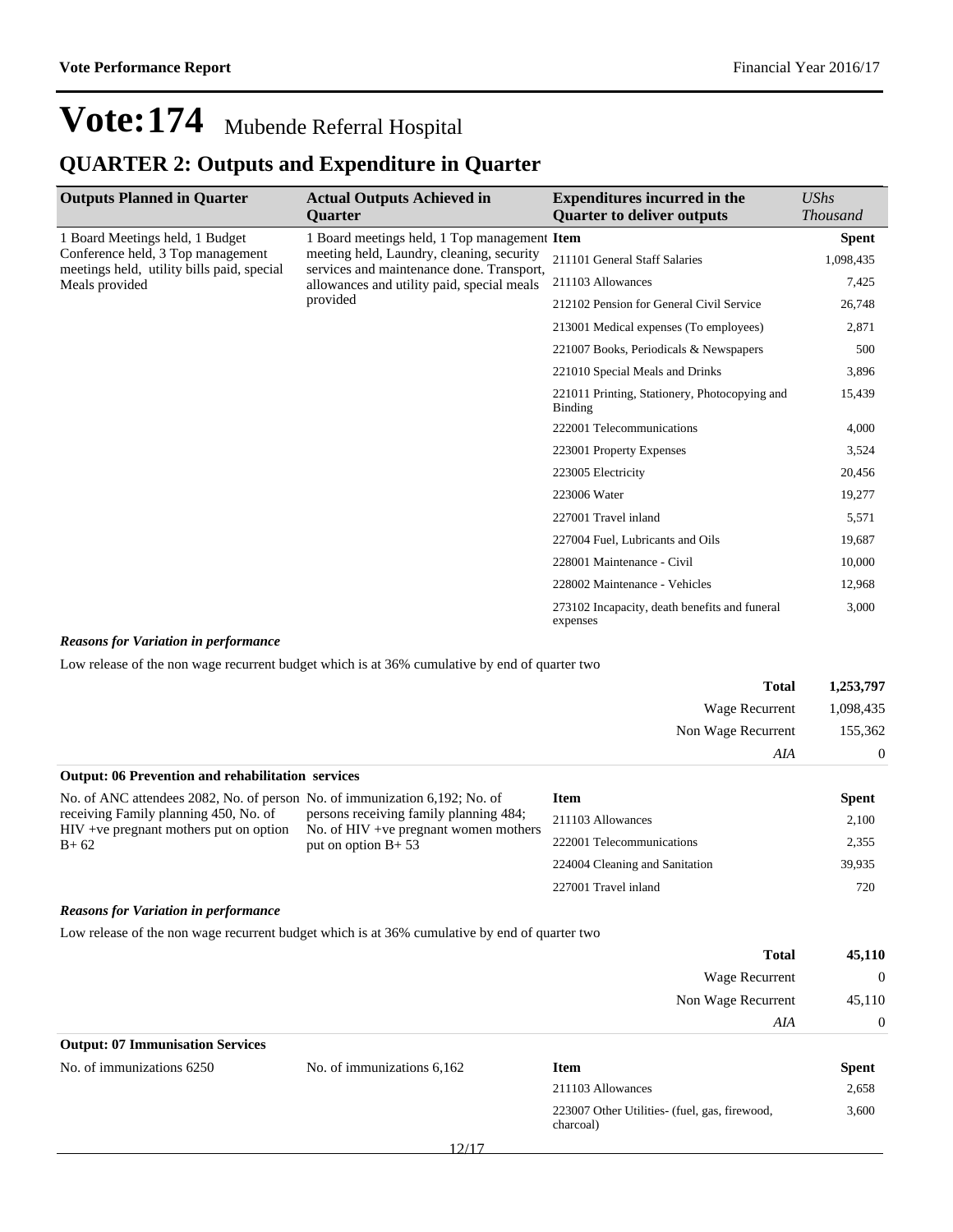## **QUARTER 2: Outputs and Expenditure in Quarter**

| <b>Outputs Planned in Quarter</b>                          | <b>Actual Outputs Achieved in</b><br>Quarter | <b>Expenditures incurred in the</b><br><b>Quarter to deliver outputs</b> | <b>UShs</b><br>Thousand |  |
|------------------------------------------------------------|----------------------------------------------|--------------------------------------------------------------------------|-------------------------|--|
| <b>Reasons for Variation in performance</b>                |                                              |                                                                          |                         |  |
|                                                            |                                              |                                                                          |                         |  |
|                                                            |                                              | <b>Total</b>                                                             | 6,258                   |  |
|                                                            |                                              | Wage Recurrent                                                           | $\mathbf{0}$            |  |
|                                                            |                                              | Non Wage Recurrent                                                       | 6,258                   |  |
|                                                            |                                              | AIA                                                                      | $\boldsymbol{0}$        |  |
|                                                            |                                              | <b>Total For SubProgramme</b>                                            | 1,407,930               |  |
|                                                            |                                              | Wage Recurrent                                                           | 1,098,435               |  |
|                                                            |                                              | Non Wage Recurrent                                                       | 298,112                 |  |
|                                                            |                                              | AIA                                                                      | 11,382                  |  |
| <b>Recurrent Programmes</b>                                |                                              |                                                                          |                         |  |
| Subprogram: 02 Mubende Referral Hospital Internal Audit    |                                              |                                                                          |                         |  |
| <b>Outputs Provided</b>                                    |                                              |                                                                          |                         |  |
| <b>Output: 05 Hospital Management and support services</b> |                                              |                                                                          |                         |  |
| 1 audit report prepared and all supplies<br>verified.      |                                              | <b>Item</b>                                                              | <b>Spent</b>            |  |
|                                                            |                                              | 211103 Allowances                                                        | 2,500                   |  |
|                                                            |                                              | 227001 Travel inland                                                     | 2,500                   |  |
| <b>Reasons for Variation in performance</b>                |                                              |                                                                          |                         |  |
|                                                            |                                              | <b>Total</b>                                                             | 5,000                   |  |
|                                                            |                                              | Wage Recurrent                                                           | $\boldsymbol{0}$        |  |
|                                                            |                                              | Non Wage Recurrent                                                       | 5,000                   |  |
|                                                            |                                              | AIA                                                                      | 0                       |  |
|                                                            |                                              | <b>Total For SubProgramme</b>                                            | 5,000                   |  |
|                                                            |                                              | Wage Recurrent                                                           | $\boldsymbol{0}$        |  |
|                                                            |                                              | Non Wage Recurrent                                                       | 5,000                   |  |
|                                                            |                                              | AIA                                                                      | $\boldsymbol{0}$        |  |
| <b>Recurrent Programmes</b>                                |                                              |                                                                          |                         |  |
| Subprogram: 03 Mubende Regional Maintenance                |                                              |                                                                          |                         |  |
| <b>Outputs Provided</b>                                    |                                              |                                                                          |                         |  |
| <b>Output: 05 Hospital Management and support services</b> |                                              |                                                                          |                         |  |
| Equipment in 4 districts maintained                        |                                              | <b>Item</b>                                                              | <b>Spent</b>            |  |
|                                                            |                                              | 227004 Fuel, Lubricants and Oils                                         | 10,000                  |  |
|                                                            |                                              | 228003 Maintenance - Machinery, Equipment<br>& Furniture                 | 20,100                  |  |
|                                                            |                                              | 228004 Maintenance - Other                                               | 9,986                   |  |
| <b>Reasons for Variation in performance</b>                |                                              |                                                                          |                         |  |

| <b>Total</b>       | 40,086 |
|--------------------|--------|
| Wage Recurrent     |        |
| Non Wage Recurrent | 40,086 |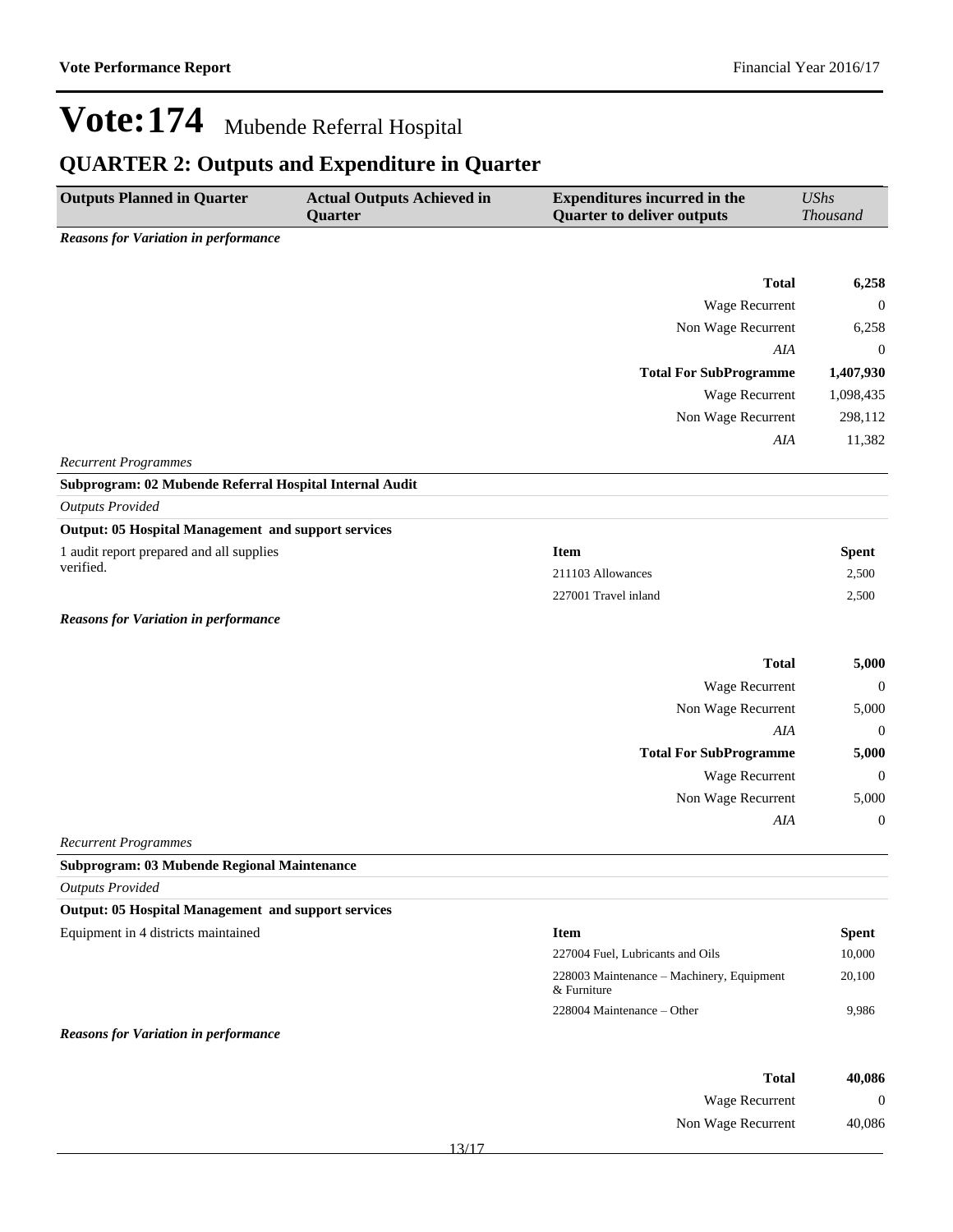## **QUARTER 2: Outputs and Expenditure in Quarter**

| <b>Outputs Planned in Quarter</b>                                                                                                                                                                                                                                                                                                                                                                                                                                                                                                                                                                                         | <b>Actual Outputs Achieved in</b> | <b>Expenditures incurred in the</b>     | <b>UShs</b>      |
|---------------------------------------------------------------------------------------------------------------------------------------------------------------------------------------------------------------------------------------------------------------------------------------------------------------------------------------------------------------------------------------------------------------------------------------------------------------------------------------------------------------------------------------------------------------------------------------------------------------------------|-----------------------------------|-----------------------------------------|------------------|
|                                                                                                                                                                                                                                                                                                                                                                                                                                                                                                                                                                                                                           | <b>Quarter</b>                    | <b>Quarter to deliver outputs</b>       | <b>Thousand</b>  |
|                                                                                                                                                                                                                                                                                                                                                                                                                                                                                                                                                                                                                           |                                   | AIA                                     | $\boldsymbol{0}$ |
| <b>Development Projects</b><br>Project: 1004 Mubende Rehabilitation Referal Hospital<br>Capital Purchases<br><b>Output: 80 Hospital Construction/rehabilitation</b><br>Payment of pending certificates for<br>Construction on 3rd floor of the<br><b>Item</b><br>construction of pediatric/mortuary<br>pediatric/mortuary/medical building and<br>building and supervision of works done,<br>due for roofing, Supervising consultant<br>procured, Drawing plans for the of<br>Payment of outstanding bills for<br>renovation & solar works<br>oxygen plant house approved,<br><b>Reasons for Variation in performance</b> | <b>Total For SubProgramme</b>     | 40,086                                  |                  |
|                                                                                                                                                                                                                                                                                                                                                                                                                                                                                                                                                                                                                           |                                   | Wage Recurrent                          | $\boldsymbol{0}$ |
|                                                                                                                                                                                                                                                                                                                                                                                                                                                                                                                                                                                                                           |                                   | Non Wage Recurrent                      | 40,086           |
|                                                                                                                                                                                                                                                                                                                                                                                                                                                                                                                                                                                                                           |                                   | AIA                                     | $\boldsymbol{0}$ |
|                                                                                                                                                                                                                                                                                                                                                                                                                                                                                                                                                                                                                           |                                   |                                         |                  |
|                                                                                                                                                                                                                                                                                                                                                                                                                                                                                                                                                                                                                           |                                   |                                         |                  |
|                                                                                                                                                                                                                                                                                                                                                                                                                                                                                                                                                                                                                           |                                   |                                         |                  |
|                                                                                                                                                                                                                                                                                                                                                                                                                                                                                                                                                                                                                           |                                   |                                         |                  |
|                                                                                                                                                                                                                                                                                                                                                                                                                                                                                                                                                                                                                           |                                   |                                         | <b>Spent</b>     |
|                                                                                                                                                                                                                                                                                                                                                                                                                                                                                                                                                                                                                           |                                   | 312101 Non-Residential Buildings        | 529,129          |
|                                                                                                                                                                                                                                                                                                                                                                                                                                                                                                                                                                                                                           |                                   |                                         |                  |
|                                                                                                                                                                                                                                                                                                                                                                                                                                                                                                                                                                                                                           |                                   | <b>Total</b>                            | 529,129          |
|                                                                                                                                                                                                                                                                                                                                                                                                                                                                                                                                                                                                                           |                                   | GoU Development                         | 529,129          |
|                                                                                                                                                                                                                                                                                                                                                                                                                                                                                                                                                                                                                           |                                   |                                         |                  |
|                                                                                                                                                                                                                                                                                                                                                                                                                                                                                                                                                                                                                           |                                   | <b>External Financing</b><br><b>AIA</b> | $\mathbf{0}$     |
|                                                                                                                                                                                                                                                                                                                                                                                                                                                                                                                                                                                                                           |                                   |                                         | $\boldsymbol{0}$ |
|                                                                                                                                                                                                                                                                                                                                                                                                                                                                                                                                                                                                                           |                                   | <b>Total For SubProgramme</b>           | 529,129          |
|                                                                                                                                                                                                                                                                                                                                                                                                                                                                                                                                                                                                                           |                                   | <b>GoU</b> Development                  | 529,129          |
|                                                                                                                                                                                                                                                                                                                                                                                                                                                                                                                                                                                                                           |                                   | <b>External Financing</b>               | $\boldsymbol{0}$ |
|                                                                                                                                                                                                                                                                                                                                                                                                                                                                                                                                                                                                                           |                                   | AIA                                     | $\boldsymbol{0}$ |
|                                                                                                                                                                                                                                                                                                                                                                                                                                                                                                                                                                                                                           |                                   | <b>GRAND TOTAL</b>                      | 1,982,144        |
|                                                                                                                                                                                                                                                                                                                                                                                                                                                                                                                                                                                                                           |                                   | Wage Recurrent                          | 1,098,435        |
|                                                                                                                                                                                                                                                                                                                                                                                                                                                                                                                                                                                                                           |                                   | Non Wage Recurrent                      | 343,197          |
|                                                                                                                                                                                                                                                                                                                                                                                                                                                                                                                                                                                                                           |                                   | <b>GoU</b> Development                  | 529,129          |
|                                                                                                                                                                                                                                                                                                                                                                                                                                                                                                                                                                                                                           |                                   | <b>External Financing</b>               | $\mathbf{0}$     |
|                                                                                                                                                                                                                                                                                                                                                                                                                                                                                                                                                                                                                           |                                   | AIA                                     | 11,382           |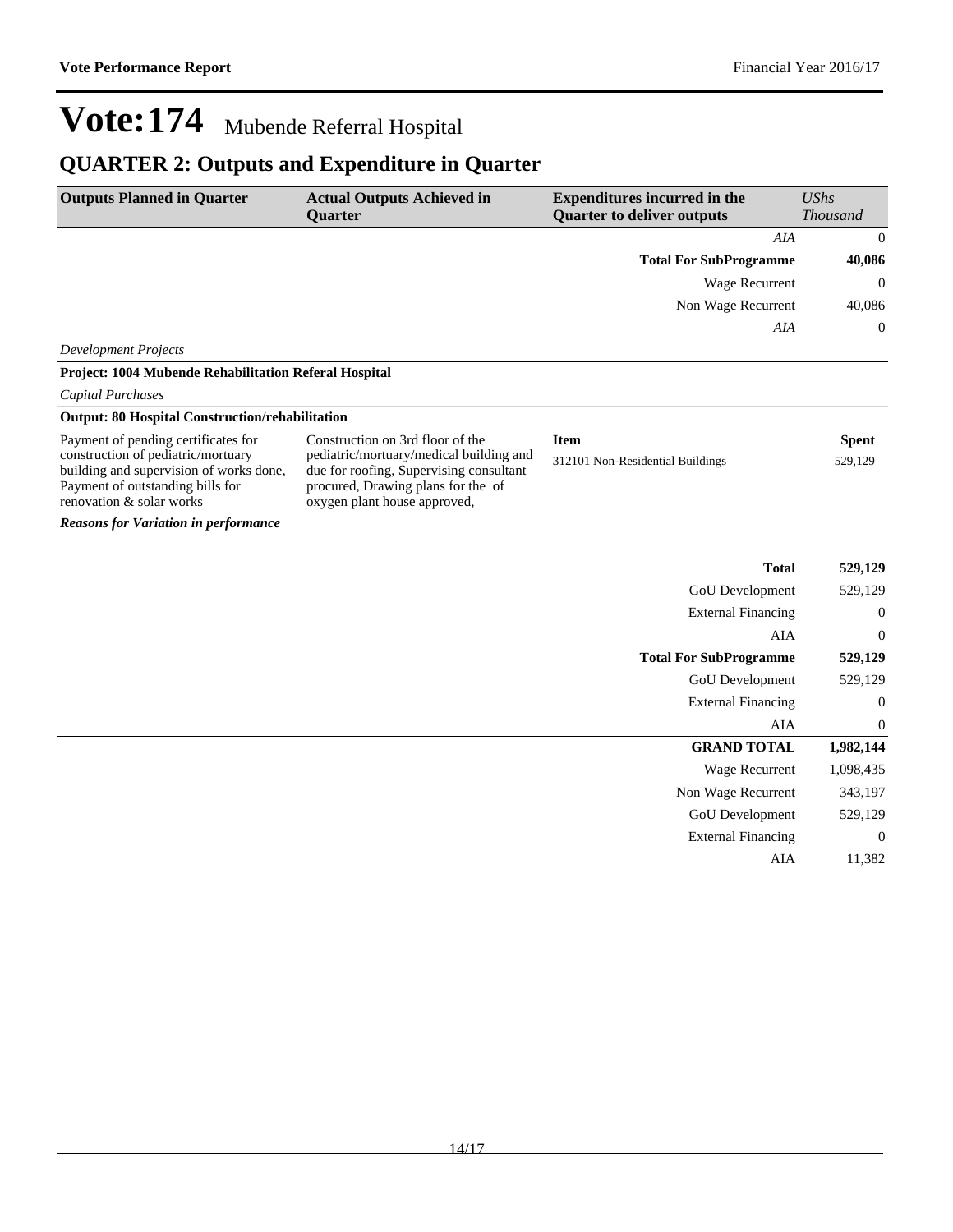### **QUARTER 3: Revised Workplan**

*UShs Thousand* **Planned Outputs for the Quarter Estimated Funds Available in Quarter (from balance brought forward and actual/expected releaes)**

#### **Program: 56 Regional Referral Hospital Services**

*Recurrent Programmes*

#### **Subprogram: 01 Mubende Referral Hospital Services**

*Outputs Provided*

#### **Output: 01 Inpatient services**

| No. of patients admitted 4125:, BOR 100%, ALOS 4 days, | Item                                                        | <b>Balance b/f</b> | <b>New Funds</b> | Total                 |
|--------------------------------------------------------|-------------------------------------------------------------|--------------------|------------------|-----------------------|
| Deliveries 1175 Caesareans sections 250                | 221003 Staff Training                                       | 360                | $\theta$         | 360                   |
|                                                        | 221008 Computer supplies and Information Technology<br>(TT) | 16,900             | $\overline{0}$   | 16,900                |
|                                                        | <b>Total</b>                                                | 17,260             | $\overline{0}$   | 17,260                |
|                                                        | <b>Wage Recurrent</b>                                       | 0                  | 0                | $\theta$              |
|                                                        | <b>Non Wage Recurrent</b>                                   | 17,260             | 0                | 17,260                |
|                                                        | AIA                                                         | 0                  | 0                | $\boldsymbol{\theta}$ |
| <b>Output: 02 Outpatient services</b>                  |                                                             |                    |                  |                       |

| No. of General outpatient seen 30500, No. Of specialized                                              | Item               |                           | <b>Balance b/f</b> | <b>New Funds</b> | Total    |
|-------------------------------------------------------------------------------------------------------|--------------------|---------------------------|--------------------|------------------|----------|
| outpatients 7750,<br>No. of emergencies attended 1875, no of outreaches carried                       | 223005 Electricity |                           | 765                |                  | 765      |
| out 6. no of antenatal attendances 2750, HIV+ves started on<br>ART 165, no of dental extractions 1025 |                    | <b>Total</b>              | 765                |                  | 765      |
|                                                                                                       |                    | <b>Wage Recurrent</b>     | 0                  | 0                | $\theta$ |
|                                                                                                       |                    | <b>Non Wage Recurrent</b> | 765                | 0                | 765      |
|                                                                                                       |                    | AIA                       | 0                  | 0                | $\theta$ |

#### **Output: 04 Diagnostic services**

No. of Lab tests done 25000 , Xrays done 1025; No of Ultrasounds done 550; Post Mortems Perfomed 9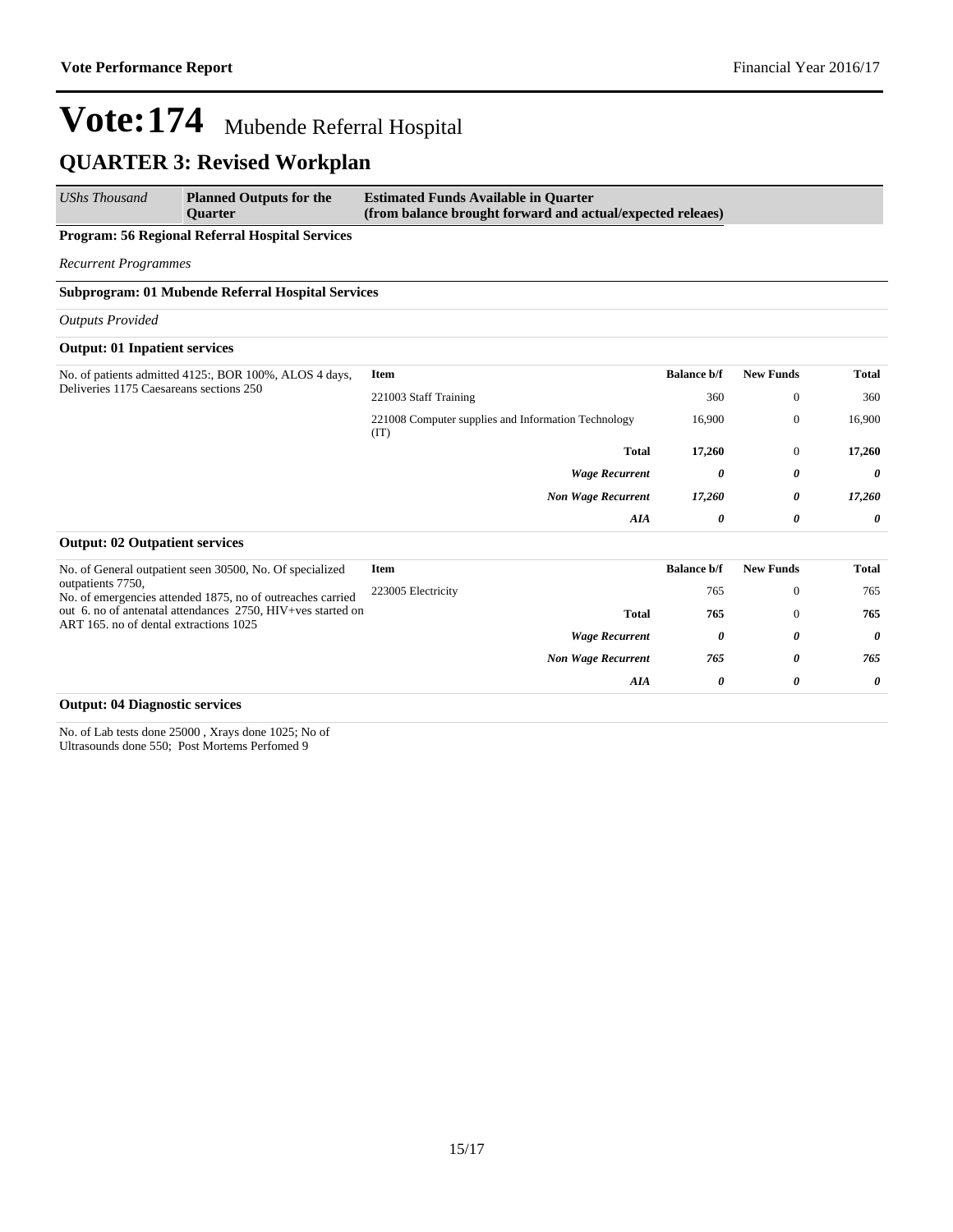*AIA 0 0 0*

## **Vote:174** Mubende Referral Hospital **QUARTER 3: Revised Workplan**

| <b>UShs Thousand</b>                                                                                                                  | <b>Planned Outputs for the</b><br>Quarter                      | <b>Estimated Funds Available in Quarter</b><br>(from balance brought forward and actual/expected releaes) |                    |                  |         |
|---------------------------------------------------------------------------------------------------------------------------------------|----------------------------------------------------------------|-----------------------------------------------------------------------------------------------------------|--------------------|------------------|---------|
|                                                                                                                                       | <b>Output: 05 Hospital Management and support services</b>     |                                                                                                           |                    |                  |         |
| 1 Board Meetings held, 3 Top management meetings held,                                                                                | <b>Item</b>                                                    | <b>Balance b/f</b>                                                                                        | <b>New Funds</b>   | Total            |         |
| Laundry, Cleaning, Security Services and maintenance done.<br>Transport, allowances and utility bills paid, special Meals<br>provided |                                                                | 211101 General Staff Salaries                                                                             | 620,924            | $\boldsymbol{0}$ | 620,924 |
|                                                                                                                                       |                                                                | 212102 Pension for General Civil Service                                                                  | 623                | $\theta$         | 623     |
|                                                                                                                                       |                                                                | 213001 Medical expenses (To employees)                                                                    | 129                | $\boldsymbol{0}$ | 129     |
|                                                                                                                                       | 213004 Gratuity Expenses                                       | 42,262                                                                                                    | $\boldsymbol{0}$   | 42,262           |         |
|                                                                                                                                       | 221001 Advertising and Public Relations                        | 1,200                                                                                                     | $\boldsymbol{0}$   | 1,200            |         |
|                                                                                                                                       |                                                                | 221007 Books, Periodicals & Newspapers                                                                    | 1,325              | $\boldsymbol{0}$ | 1,325   |
|                                                                                                                                       |                                                                | 221008 Computer supplies and Information Technology<br>(TT)                                               | 1,692              | $\mathbf{0}$     | 1,692   |
|                                                                                                                                       |                                                                | 221010 Special Meals and Drinks                                                                           | 434                | $\mathbf{0}$     | 434     |
|                                                                                                                                       |                                                                | 221011 Printing, Stationery, Photocopying and Binding                                                     | 1,225              | $\boldsymbol{0}$ | 1,225   |
|                                                                                                                                       |                                                                | 223001 Property Expenses                                                                                  | 74                 | $\mathbf{0}$     | 74      |
|                                                                                                                                       |                                                                | 228002 Maintenance - Vehicles                                                                             | 1,032              | 0                | 1,032   |
|                                                                                                                                       |                                                                | Total                                                                                                     | 670,920            | $\theta$         | 670,920 |
|                                                                                                                                       |                                                                | <b>Wage Recurrent</b>                                                                                     | 620,924            | 0                | 620,924 |
|                                                                                                                                       | <b>Non Wage Recurrent</b>                                      | 49,996                                                                                                    | 0                  | 49,996           |         |
|                                                                                                                                       |                                                                | AIA                                                                                                       | 0                  | 0                | 0       |
|                                                                                                                                       | Output: 06 Prevention and rehabilitation services              |                                                                                                           |                    |                  |         |
| No. of immunizations 6250, No. of person receiving Family<br>planning 450, No. of HIV +ve pregnant mothers put on<br>option $B+63$    |                                                                | <b>Item</b>                                                                                               | <b>Balance b/f</b> | <b>New Funds</b> | Total   |
|                                                                                                                                       |                                                                | 224004 Cleaning and Sanitation                                                                            | 65                 | $\overline{0}$   | 65      |
|                                                                                                                                       |                                                                | Total                                                                                                     | 65                 | $\mathbf{0}$     | 65      |
|                                                                                                                                       |                                                                | <b>Wage Recurrent</b>                                                                                     | 0                  | 0                | 0       |
|                                                                                                                                       |                                                                | <b>Non Wage Recurrent</b>                                                                                 | 65                 | 0                | 65      |
|                                                                                                                                       |                                                                | AIA                                                                                                       | 0                  | 0                | 0       |
| <b>Output: 07 Immunisation Services</b>                                                                                               |                                                                |                                                                                                           |                    |                  |         |
| No. of immunizations 6250                                                                                                             |                                                                |                                                                                                           |                    |                  |         |
|                                                                                                                                       | Subprogram: 03 Mubende Regional Maintenance                    |                                                                                                           |                    |                  |         |
| <b>Outputs Provided</b>                                                                                                               |                                                                |                                                                                                           |                    |                  |         |
|                                                                                                                                       | <b>Output: 05 Hospital Management and support services</b>     |                                                                                                           |                    |                  |         |
| area of 4 districts to be maintained                                                                                                  | Equipment in all health facilitities of the hospital catchment | Item                                                                                                      | <b>Balance b/f</b> | <b>New Funds</b> | Total   |
|                                                                                                                                       |                                                                | 228003 Maintenance – Machinery, Equipment & Furniture                                                     | 217                | $\boldsymbol{0}$ | 217     |
|                                                                                                                                       |                                                                | 228004 Maintenance – Other                                                                                | 14                 | $\boldsymbol{0}$ | 14      |
|                                                                                                                                       |                                                                | <b>Total</b>                                                                                              | 231                | $\mathbf{0}$     | 231     |
|                                                                                                                                       |                                                                | <b>Wage Recurrent</b>                                                                                     | 0                  | 0                | 0       |
|                                                                                                                                       |                                                                | <b>Non Wage Recurrent</b>                                                                                 | 231                | 0                | 231     |

*Development Projects*